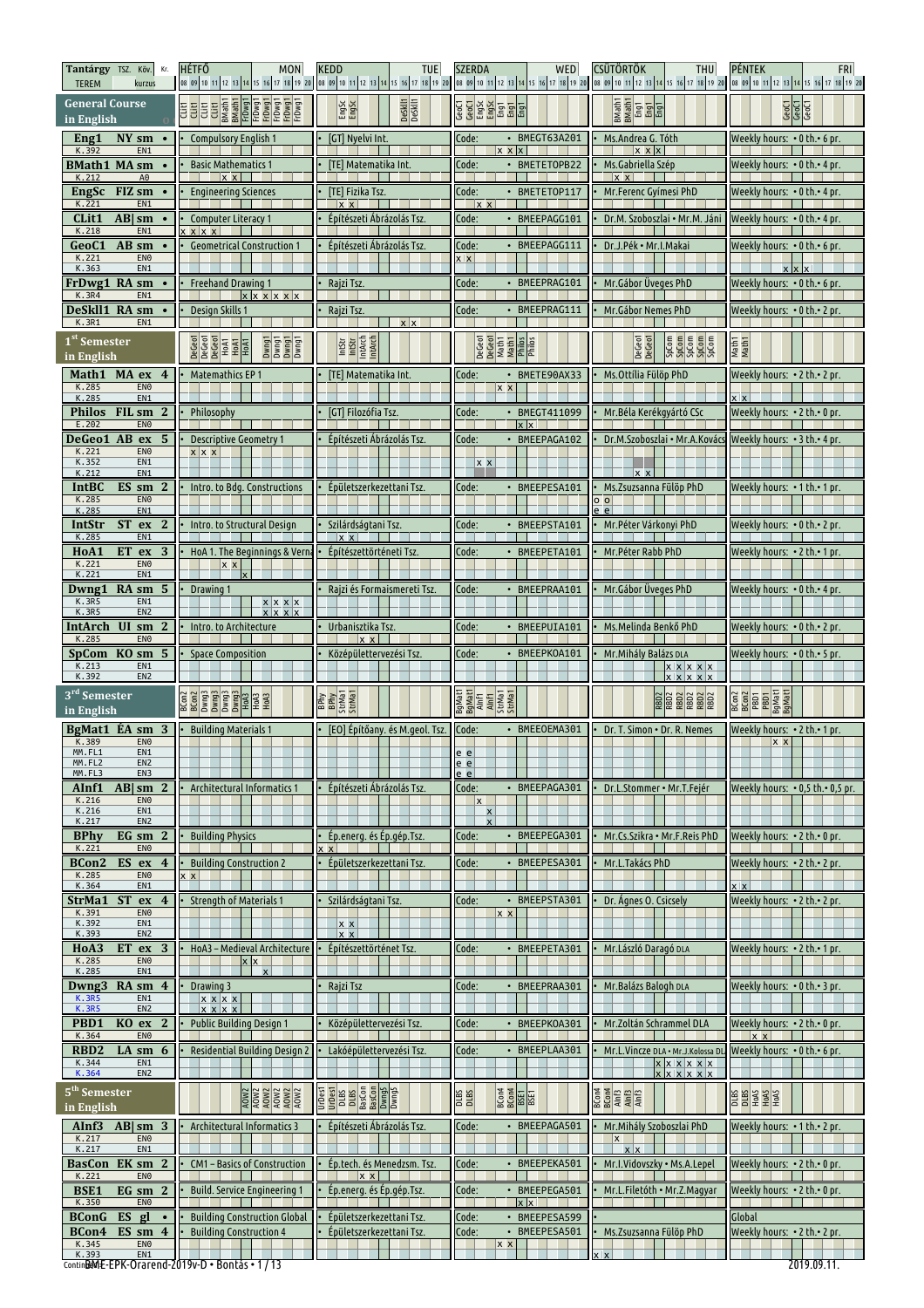| ິ            | ĸov    | MON' | <b>KEDL</b> | <b>TUE</b> |      | <b>INFF</b> | $\cdots$ | <b>THU</b>        | .     | <b>FRI</b> |
|--------------|--------|------|-------------|------------|------|-------------|----------|-------------------|-------|------------|
| <b>TEREM</b> | kurzus |      |             | $\sim$     | 1311 |             |          | 0.110<br>$c$   17 | 20 08 | 8 19 20    |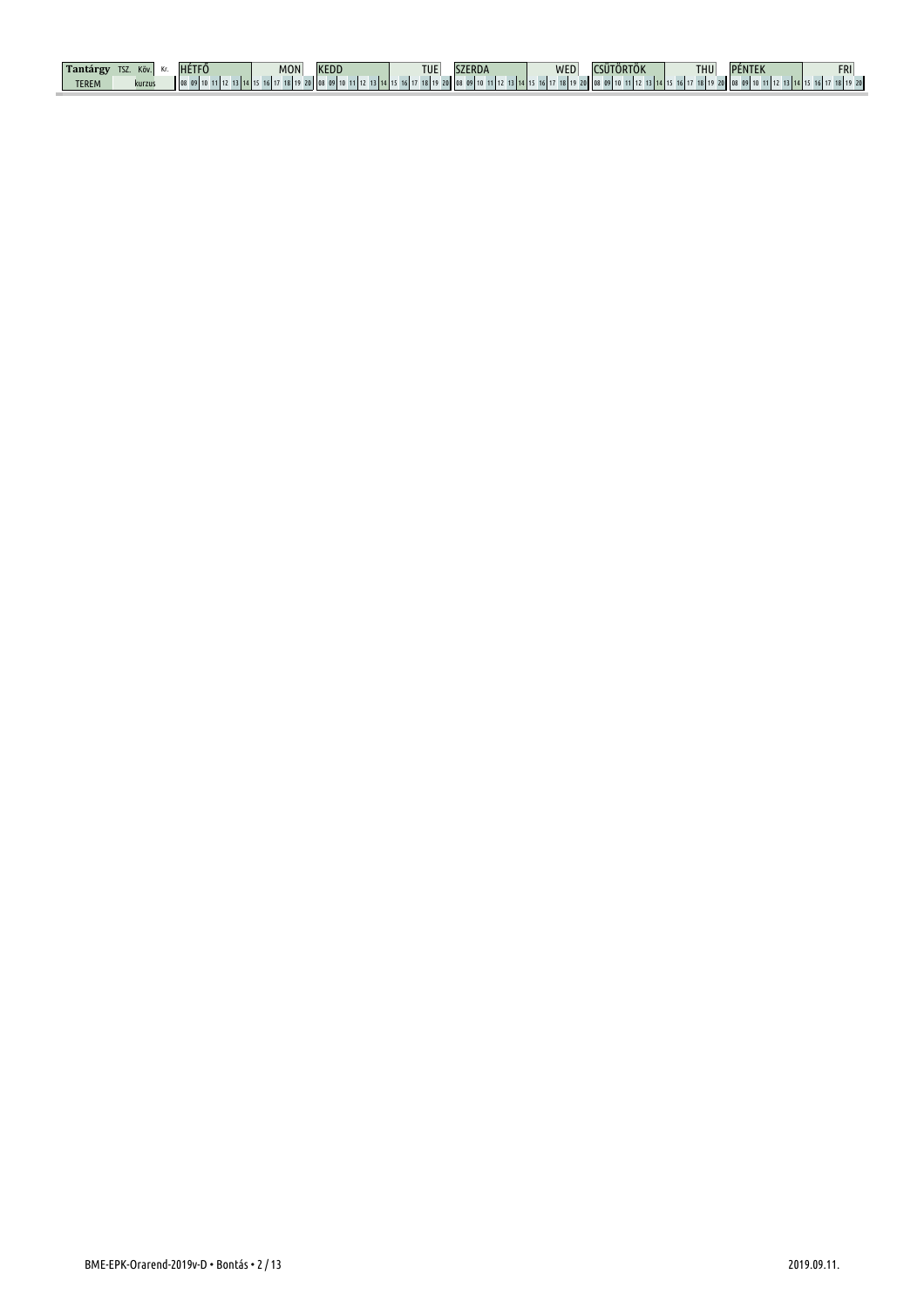| Tantárgy TSZ. Köv. Kr.<br><b>TEREM</b><br>kurzus                             | <b>HÉTFŐ</b><br><b>MON</b>                       | <b>KEDD</b><br><b>TUE</b>                              | <b>SZERDA</b><br>WED     | <b>CSÜTÖRTÖK</b><br><b>THU</b>          | <b>PÉNTEK</b><br><b>FRI</b><br>08 09 10 11 12 13 14 15 16 17 18 19 20 10 8 09 10 11 12 13 14 15 16 17 18 19 20 108 09 10 11 12 13 14 15 16 17 18 19 20 10 80 10 11 12 13 14 15 16 17 18 19 20 10 11 12 13 14 15 16 17 18 19 20 10 11 12 13 14 15 16 17 18 19 2 |
|------------------------------------------------------------------------------|--------------------------------------------------|--------------------------------------------------------|--------------------------|-----------------------------------------|----------------------------------------------------------------------------------------------------------------------------------------------------------------------------------------------------------------------------------------------------------------|
| 5 <sup>th</sup> Semester<br>2/2                                              |                                                  |                                                        |                          |                                         |                                                                                                                                                                                                                                                                |
| <b>DLBS</b><br><b>ST</b><br>6<br>ex                                          | Design of Load-Bearing Struc.                    | Szilárdságtani Tsz.                                    | · BMEEPSTA501<br>Code:   | Mr.István Sajtos PhD                    | Weekly hours: • 4 th.• 2 pr.                                                                                                                                                                                                                                   |
| K.363<br>EN <sub>0</sub><br>K.393<br>EN1                                     |                                                  | $x \times$                                             | x x                      |                                         |                                                                                                                                                                                                                                                                |
| HoA5<br>3<br>ET sm                                                           | HoA5-19th Century                                | Építészettörténeti Tsz.                                | · BMEEPETA501<br>Code:   | Ms.Agnes Gy. Balogh PhD                 | Weekly hours: • 2 th.• 1 pr.                                                                                                                                                                                                                                   |
| K.221<br>EN <sub>0</sub><br>K.221<br>EN1                                     |                                                  |                                                        |                          |                                         | $x \times$<br>$\mathbf{x}$                                                                                                                                                                                                                                     |
| Dwng5<br>$\mathbf{2}$<br>RA sm                                               | Drawing 5                                        | Rajzi és Formaismereti Tsz.                            | Code:<br>· BMEEPRAA501   | Mr. Balázs Balogh DLA                   | Weekly hours: • 0 th.• 2 pr.                                                                                                                                                                                                                                   |
| <b>K.3R8</b><br>EN1                                                          |                                                  | $x \times$                                             |                          |                                         |                                                                                                                                                                                                                                                                |
| DesG<br>KO gl<br>$\bullet$                                                   | Design Global                                    | Középülettervezési Tsz.                                | Code:<br>• BMEEPKOA599   | Mr. Miklós Vannay DLA                   | Global                                                                                                                                                                                                                                                         |
| UrDes1<br>UI<br>ex<br>$\mathbf{2}$<br>K.285<br>EN <sub>0</sub>               | Urban Design 1                                   | Urbanisztika Tsz.<br>$x \times$                        | Code:<br>· BMEEPUIA501   | Mr. Árpád Szabó DLA                     | Weekly hours: •2 th.• 0 pr.                                                                                                                                                                                                                                    |
| <b>AOW2</b><br>IP sm<br>6                                                    | Archit, of Workplaces 2                          | Ipari és Mgazd.i Épterv.Tsz                            | Code:<br>BMEEPIPA501     | Mr. István Bartók pla                   | Weekly hours: $\cdot$ 0 th. $\cdot$ 6 pr.                                                                                                                                                                                                                      |
| K.351<br>EN1                                                                 | <b>x</b> x                                       |                                                        |                          |                                         |                                                                                                                                                                                                                                                                |
| 7 <sup>th</sup> Semester<br><b>MSc in English</b>                            |                                                  | MacEco<br>MacEco<br>Dwng7<br>Dwng7<br>BCon6T<br>BCon6T | 8888                     | <b>BBBBBBBB</b>                         | HOArts<br>HOArts                                                                                                                                                                                                                                               |
| MacEco GT sm 2<br>K.250<br>EN <sub>0</sub>                                   | Macroeconomics                                   | [GT] Közgazdaságtan Tsz.<br>$x \mid x$                 | Code:<br>• BMEGT301924   |                                         | Weekly hours: • 2 th.• 0 pr.                                                                                                                                                                                                                                   |
| CM2<br>EK ex<br>4                                                            | CM2 Bdg. Proj.Management                         | Ép.tech. és Menedzsm. Tsz.                             | Code:<br>· BMEEPEKK601   | Ms.A.Lepel • Mr.I.Vidovszky             | Weekly hours: • 2 th.• 2 pr.                                                                                                                                                                                                                                   |
| K.350<br>EN <sub>0</sub><br>K.350<br>EN1                                     |                                                  |                                                        | $x \times$<br>$x \times$ |                                         |                                                                                                                                                                                                                                                                |
| ES sm<br>BCon6T<br>4                                                         | <b>Building Construction 6T</b><br>[M]           | Épületszerkezettani Tsz.                               | Code:<br>• BMEEPEST702   | Mr.Zoltán Hunyadi                       | EPESK701                                                                                                                                                                                                                                                       |
| K.350<br>EN <sub>0</sub><br>K.363<br>EN1                                     | $\mathsf{x}$                                     | $x \times$                                             |                          |                                         |                                                                                                                                                                                                                                                                |
| <b>ST</b><br>StruGl<br>gl                                                    | <b>Structures Global</b><br>[M]                  | Szilárdságtani Tsz.                                    | • BMEEPSTT799<br>Code:   |                                         | Global                                                                                                                                                                                                                                                         |
| DP <sub>2</sub><br>3<br>TT sm<br>K.3R1<br>EN1                                | [M]<br><b>Departmental Project 2</b>             | Rajzi és Formaismereti Tsz.                            | Code:<br>BMEEPRAT701     | Mr.Ferenc Sebestény DLA<br>$x \times x$ | Weekly hours: • 0 th.• 3 pr.                                                                                                                                                                                                                                   |
| <b>ET</b><br>$\mathbf{2}$<br><b>HoArts</b><br>ex<br>K.285<br>EN <sub>0</sub> | ${M}$<br><b>History of Arts</b>                  | Építészettörténeti Tsz.                                | Code:<br>· BMEEPETT721   | Mr. András Szalai DLA                   | Weekly hours: • 2 th.• 0 pr.<br> x x                                                                                                                                                                                                                           |
| Dwng7<br>RA sm<br>$\mathbf{2}$<br>EN <sub>1</sub><br>K.3R5                   | ${M}$<br>Dwg7 – Colour Dynamics                  | Rajzi és Formaismereti Tsz.<br>x x                     | Code:<br>• BMEEPRA0702   | Mr. Gábor Nemes PhD                     | Weekly hours: • 0 th.• 2 pr.                                                                                                                                                                                                                                   |
| DP <sub>3</sub><br>TT sm 8                                                   | ${M}$<br><b>Departmental Project 3</b>           | TTCs [IP LA UI]                                        | Code:<br>• BMEEP??T711   |                                         | Weekly hours: • 0 th.• 8 pr.                                                                                                                                                                                                                                   |
| K.393<br>EN1<br>ΙP<br>EN1<br>UI<br>K.211                                     | $x \times x$<br>$x \times x$                     |                                                        |                          | x x x x<br>$x \times x$                 |                                                                                                                                                                                                                                                                |
|                                                                              |                                                  |                                                        |                          |                                         |                                                                                                                                                                                                                                                                |
| 9 <sup>th</sup> Semester<br>in English                                       | HoToA<br>HoToA<br><b>SEPTE SEPTE SEPTE SEPTE</b> | Dwng9<br>Dwng9<br>HoHAZ<br>FormA                       | <b>InArch</b><br>InArch  | <b>BE ALSO BEE AND STATE</b>            |                                                                                                                                                                                                                                                                |
| $\mathbf{2}$<br>CLaw<br>EK sm<br>K.363<br>EN <sub>0</sub>                    | <b>Construction Law</b>                          | Ep.tech. és Menedzsm. Tsz.                             | Code:<br>BMEEPEK0901     | Mr.Zoltán Telek<br>$x \times$           | EPEKB801 . 2 th. . 0 pr.                                                                                                                                                                                                                                       |
| $ST \,$ sm<br>$\overline{2}$<br><b>DoRCS</b>                                 | Design of Reinf.Conc.Structur                    | Szilárdságtani Tsz.                                    | Code:<br>• BMEEPST0655   | Mr.Dezső Hegyi PhD                      | Weekly hours: $\cdot$ 2 th. $\cdot$ 0 pr.                                                                                                                                                                                                                      |
| K.363<br>EN <sub>0</sub>                                                     |                                                  |                                                        |                          | x x                                     |                                                                                                                                                                                                                                                                |
| HoAGI<br>ET<br>gl<br>$\bullet$<br>$ET \, \text{sm} \, 2$                     | History of Arch. Global                          | Építészettörténeti Tsz.                                | Code:<br>• BMEEPETT999   |                                         | Global                                                                                                                                                                                                                                                         |
| HoHA <sub>2</sub><br>K.344<br>EN <sub>0</sub>                                | History of Hungarian Arch.2                      | Építészettörténeti Tsz.<br>$x \times$                  | BMEEPET0901<br>Code:     | Mr.Z.Vukoszávlyev · Ms.K.Marótzy        | Weekly hours: • 2 th.• 0 pr.                                                                                                                                                                                                                                   |
| RA sm 2<br>Dwng9                                                             | Drawing 8-9                                      | Rajzi és Formaismereti Tsz                             | Code:<br>· BMEEPRAQ80?   | Mr. Balázs Balogh DLA                   | Weekly hours: #                                                                                                                                                                                                                                                |
| <b>K.3R8</b><br>$EN - A$<br>K.3R1<br>$EN-D$                                  |                                                  | $x \times$                                             |                          |                                         |                                                                                                                                                                                                                                                                |
| RA sm 2<br>FormA                                                             | Architectural Form                               | Rajzi és Formaismereti Tsz                             | · BMEEPRA0404<br>Code:   | Mr. Ferenc Sebestény DLA                | Weekly hours: • 2 th.• 0 pr.                                                                                                                                                                                                                                   |
| K.3R1<br>EN1<br>InArch KO sm 2                                               | • Interior Architecture                          | Középülettervezési Tsz.                                | Code:<br>• BMEEPK00905   | <b>The Co</b>                           | Weekly hours: • 2 th.• 0 pr.                                                                                                                                                                                                                                   |
| K.285<br>EN <sub>0</sub>                                                     |                                                  |                                                        | $x \times$               |                                         |                                                                                                                                                                                                                                                                |
| HoToA<br>$ET \, \text{sm} \, 2$<br>K.285<br>EN <sub>0</sub>                  | History of Theory of Architectu<br> x            | Építészettörténeti Tsz.                                | Code:<br>• BMEEPET0407   | Mr.János Krähling CSc                   | Weekly hours: • 2 th.• 0 pr.                                                                                                                                                                                                                                   |
| $ET \, \text{sm} \, 2$<br><b>ToD</b>                                         | Theory of Design                                 | Építészettörténeti Tsz.                                | Code:<br>BMEEPET0921     | Mr.Béla Pazár PhD                       | Weekly hours: • 2 th.• 0 pr.                                                                                                                                                                                                                                   |
| K.285<br>EN <sub>0</sub>                                                     |                                                  |                                                        |                          | $x \times$                              |                                                                                                                                                                                                                                                                |
| $TT$ sm $10$<br><b>CDS2T</b><br>K.350-363<br>EN1                             | Comp. Design Studio 2T<br>$x \times x \times x$  | DD [IP KO LA RA UI]                                    | Code:<br>• BMEEP??T911   | $x \times x \times x$                   | Weekly hours: • 0 th.• 10 pr.                                                                                                                                                                                                                                  |
| CDS1T<br><b>TT</b> sm 10                                                     | Comp. Design Studio 1T                           | <b>DD</b> [IP]KO]                                      | • BMEEP??T811<br>Code:   |                                         |                                                                                                                                                                                                                                                                |
| »K.350-<br>EN1                                                               | $\frac{1}{\sqrt{2}}$ x x x x x x                 | .                                                      |                          | x x x x x                               |                                                                                                                                                                                                                                                                |
| <b>DPS</b><br>TT sm 30<br>Dep.<br>EN1                                        | Diploma Project Studio                           | DD [ET IP KO LA RA UI]                                 | Code:<br>• BMEEP??TD02   |                                         | Consultation according to personal agreement                                                                                                                                                                                                                   |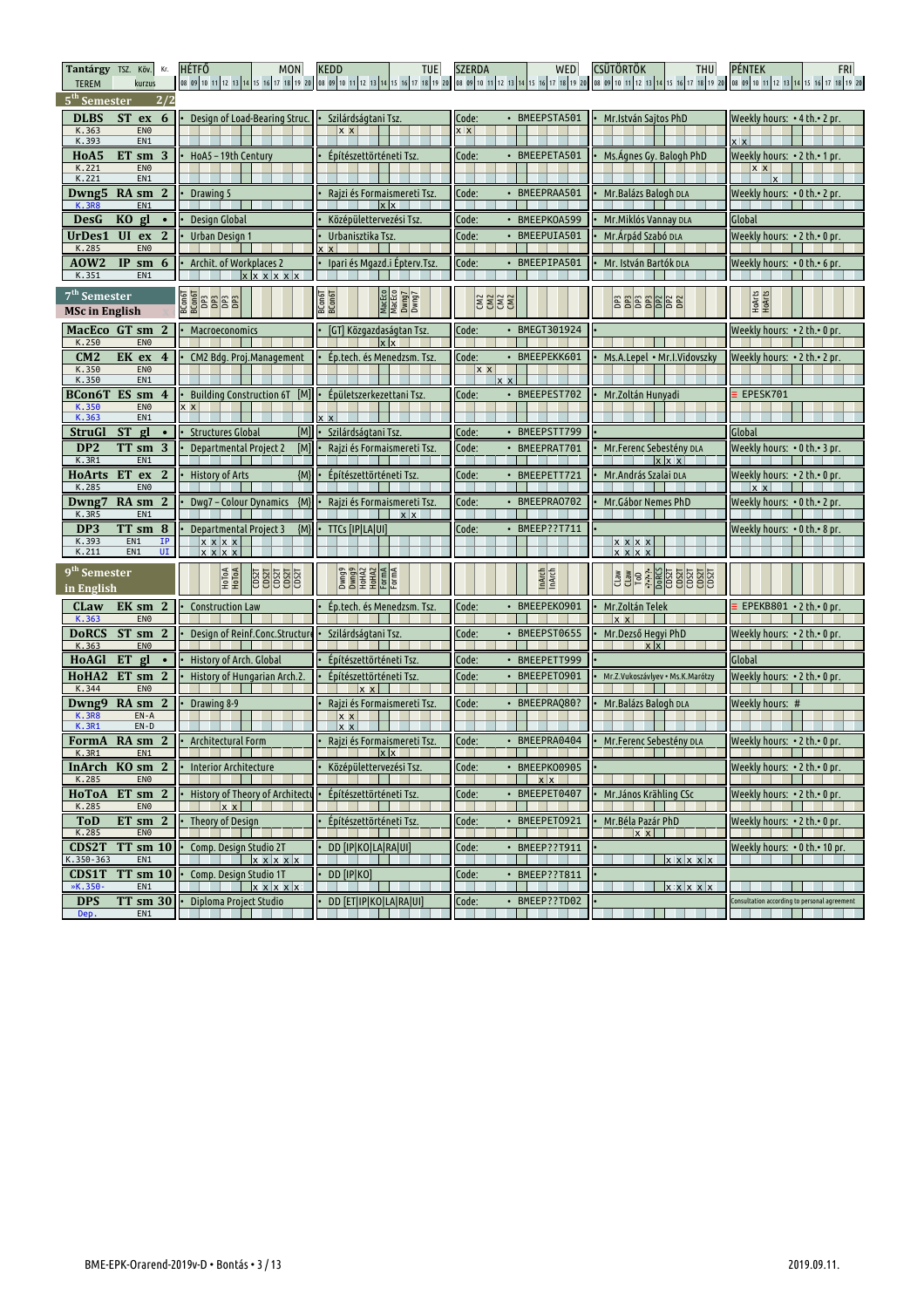| Tantárgy TSZ. Köv.<br>Kr.<br><b>TEREM</b><br>kurzus                                      | <b>HÉTFŐ</b><br>MON<br>0 8 89 10 11 12 13 14 15 16 17 18 19 20 10 8 89 10 11 12 13 14 15 16 17 18 19 20 108 89 10 11 12 13 14 15 16 17 18 19 20 10 8 9 10 11 12 13 14 15 16 17 18 19 20 10 11 12 13 14 15 16 17 18 19 20 | <b>KEDD</b><br><b>TUE</b>                                    | <b>SZERDA</b><br>WED                                          | <b>CSÜTÖRTÖK</b><br>THU                                         | PÉNTEK<br><b>FRI</b>                                |
|------------------------------------------------------------------------------------------|--------------------------------------------------------------------------------------------------------------------------------------------------------------------------------------------------------------------------|--------------------------------------------------------------|---------------------------------------------------------------|-----------------------------------------------------------------|-----------------------------------------------------|
| <b>MSc</b><br>Architecture                                                               | <b>DELEN</b><br><b>DELEN</b><br>DELEN<br>DELEN                                                                                                                                                                           | . Duwg.<br>Dwng.<br>HoCA.th<br>HoCA.th<br>SLBS.ea<br>SLBS.ea | وgReh.g.<br>BdgReh.g<br>CAD2.th<br>CM2.ea<br>CM2.gy<br>CM2.gy | CAD1.th<br>CAD1.th<br>na ar<br>Desan<br>Desan<br>Desan<br>Desan | BooT.th<br>BooT.th<br>BooT.th<br>SLBS.gy<br>SLBS.gy |
| <b>SLBS</b><br>$ST \, \text{sm} \, 4$<br>EN <sub>0</sub>                                 | Special Load-Bearing Structures                                                                                                                                                                                          | Szilárdságtani Tsz.                                          | • BMEEPSTM101<br>Code:                                        | Dr.Dezső Hegyi                                                  | Weekly hours: • 2th.•2pr.                           |
| K.350<br>K.212<br>EN1<br>K.213<br>EN <sub>2</sub>                                        |                                                                                                                                                                                                                          | $x \times$                                                   |                                                               |                                                                 | x x<br>$X$ $X$                                      |
| 2 <sup>1</sup><br><b>BoSD</b><br><b>ST</b><br>K.391<br>01                                | <b>Basics of Structural Design</b>                                                                                                                                                                                       | Szilárdságtani Tsz.                                          | BMEEPST0151<br>Tárgykód:<br>$\bullet$<br>$x \times$           | Dr.Dezső Hegyi                                                  | Heti óraszám: #                                     |
| RA sm<br>2<br>Dwng7<br><b>K.3R7</b><br>EN1                                               | Dwg7 – Colour Dynamics                                                                                                                                                                                                   | Rajzi és Formaismereti Tsz.<br>$x \mid x$                    | BMEEPRAM102<br>Code:                                          | Mr. Gábor Nemes PhD                                             | Weekly hours: • 0 th.• 2 pr.                        |
| $AG \,$ sm<br>CAD1<br>3<br>K.216<br>EN <sub>0</sub>                                      | <b>Constructive CAAD F</b>                                                                                                                                                                                               | Építészeti Ábrázolás Tsz                                     | BMEEPAGM101<br>Code:                                          | Dr. Szoboszlai • Mr. P. Gyetvai<br>x x                          | Weekly hours: • 0th.•2pr.                           |
| AG sm<br>CAD <sub>2</sub><br>3<br>K.216<br>EN <sub>0</sub>                               | CAAD and Architects Info.F F                                                                                                                                                                                             | Építészeti Ábrázolás Tsz                                     | Code:<br>· BMEEPAGM102<br>$x \mid x$                          | Dr. Mihály Szoboszlai                                           | Weekly hours: • 0th.•2pr.                           |
| BCon6T<br>ES<br>4<br>sm                                                                  | <b>Building Construction 6T</b>                                                                                                                                                                                          | Épületszerkezettani Tsz                                      | • BMEEPESM101<br>Code:                                        | Mr.Zoltán Hunyadi                                               | Weekly hours: • 0th.•0pr.                           |
| EN <sub>0</sub><br>»K.350<br>K.352<br>EN1<br>K.353<br>EN <sub>2</sub>                    | $x \times$                                                                                                                                                                                                               | x x                                                          |                                                               |                                                                 |                                                     |
| CM2<br>EK ex<br>$\overline{4}$<br>»K.350<br>EN <sub>0</sub><br>»K.350<br>EN <sub>1</sub> | <b>Building Project Management</b>                                                                                                                                                                                       | · Ép.tech. és Menedzsm. Tsz.                                 | • BMEEPEKM101<br>Code:<br><u> x_x</u><br>$x \times$           | Dr.Lepel • Dr.Vidovszky                                         | Weekly hours: • 2th.•2pr.                           |
| IP<br>3<br><b>BoDT</b><br>ex<br>K.350<br>EN <sub>0</sub>                                 | <b>Basics of Design Theory</b>                                                                                                                                                                                           | Ipari és Mgazd.i Épterv.Tsz.                                 | Code:<br>• BMEEPIPM101                                        | Mr. Zsolt Vasáros DLA                                           | Weekly hours: • 3th.•0pr.<br>x   x x                |
| ET<br>3<br><b>HoCA</b><br>ex<br>EN <sub>0</sub><br>K.364                                 | History of Contemporary Archit-                                                                                                                                                                                          | Építészettörténeti Tsz.<br>$x \times$                        | • BMEEPETM101<br>Code:<br><u>e el</u>                         | Dr. András Szalai                                               | Weekly hours: • 4th.•0pr.                           |
| DP <sub>3</sub><br>TT sm 8                                                               | <b>Departmental Project 3</b>                                                                                                                                                                                            | <b>TTCs [IP LA UI]</b>                                       | • BMEEP??M111<br>Code:                                        |                                                                 | Weekly hours: • 0 th.• 8 pr.                        |
| ET-UI<br>3rd semester                                                                    | $x \times x$<br>• for [RE,D,U] specialisations                                                                                                                                                                           |                                                              |                                                               | x x x x                                                         |                                                     |
| <b>CDS2T</b><br>$TT$ sm $10$<br>»Kplx2<br>EN <sub>1</sub>                                | Comp. Design Studio 2M<br>x x x x x                                                                                                                                                                                      | DD [ET IP KO LA RA UI]                                       | • BMEEP??M2KX<br>Code:                                        | x x x x x                                                       | Weekly hours: • 0th.•10pr.                          |
| EO sm<br>$\mathbf{2}$<br>Geod<br><b>K.F27A</b><br>EN <sub>1</sub>                        | <b>IR</b><br>Geodesv                                                                                                                                                                                                     | EOK<br>$x \times$                                            | · BMEEOAFS701<br>Code:                                        |                                                                 | Weekly hours: • 2th.•0pr.                           |
| SREK2<br>EK sm<br>$\mathbf{2}$                                                           | Suppl. RE Knowledge<br>[RE]                                                                                                                                                                                              | Ép.tech. és Menedzsm. Tsz.                                   | • BMEEPEKM1I3<br>Code:                                        | Dr.István Hajnal                                                | Weekly hours: • 0th.•0pr.                           |
|                                                                                          |                                                                                                                                                                                                                          |                                                              |                                                               |                                                                 |                                                     |
| EN <sub>1</sub><br>REKnow2 EK<br>ex<br>$\overline{4}$                                    | Real-estate Knowledge 2 [RE]                                                                                                                                                                                             | Ép.tech. és Menedzsm. Tsz.                                   | • According to personal agreement<br>• BMEEPEKM2I2<br>Code:   | Dr.István Hajnal                                                | Weekly hours: • 2th.•1pr.                           |
| »K.285<br>EN <sub>0</sub><br>K.224<br>EN <sub>1</sub>                                    |                                                                                                                                                                                                                          | $X$ $X$<br>$\mathbf{x}$                                      |                                                               |                                                                 |                                                     |
| REDRe<br>EK<br>$\mathbf{2}$<br>ex<br>EN <sub>1</sub>                                     | RE dev. and Bdg Rehab.<br>[RE]                                                                                                                                                                                           | Ép.tech. és Menedzsm. Tsz.                                   | BMEEPEKM2I1<br>Code:                                          | Mr. Péter Wagner DLA<br>$x \times$                              | Weekly hours: • 2th.•0pr.                           |
| TT sm<br>Mat <sub>3</sub><br>$\mathbf{2}$<br>»K.211<br>EN <sub>1</sub>                   | [RE]<br><b>Mathematics 3</b>                                                                                                                                                                                             | Sztochasztikai Tsz                                           | Code:<br>BMETE95AX21<br>$x \times$                            | Mr.Tamás Kói                                                    | Weekly hours: • 65th.•0pr                           |
| <b>BdgReh ES sm</b><br>$\boldsymbol{4}$                                                  | Rehab. of Bdg. Constr.<br>[RE]                                                                                                                                                                                           | Épületszerkezettani                                          | BMEEPESM1I1<br>Code:<br>٠                                     |                                                                 | Weekly hours: • 2th.•2pr.                           |
| EN <sub>0</sub><br>K.224<br>K.224<br>EN <sub>1</sub>                                     |                                                                                                                                                                                                                          |                                                              | X                                                             |                                                                 |                                                     |
| CM5<br>EK sm<br>2<br>»K.213<br>EN1-ER                                                    | <b>Special Constr. Projects</b><br>[RE]                                                                                                                                                                                  | Ep.tech. és Menedzsm. Tsz.<br>$ x \times$                    | Code:<br>BMEEPEKS901                                          | Dr.Vidovszky • Huszár                                           | Weekly hours: #                                     |
| DepPr2<br>$EP \, \text{sm} \, 6$<br>EN <sub>1</sub><br><b>Department</b>                 | [D]<br><b>Depatrment's Practice 2</b>                                                                                                                                                                                    | DD · [ET IP KO LA RA UI]                                     | • BMEEP??M2TG<br>Code:                                        | $x \mid x \mid x$                                               | Weekly hours: • 0th.•6pr.                           |
| InArch KO sm<br>-2<br>EN <sub>1</sub>                                                    | [D]<br>Interior Architecture                                                                                                                                                                                             | Középülettervezési Tsz                                       | BMEEPK00905<br>Code:<br>x x                                   |                                                                 | Weekly hours: • 2 th.• 0 pr                         |
| CotW<br>»K.350<br>EN1-ER                                                                 | <b>UI</b> sm $2 \cdot$ Cities of the World<br>[D,U]                                                                                                                                                                      | Urbanisztika Tsz.                                            | $\equiv$ BMEEPUI0893<br>Code:                                 | Mr.Árpád Szabó DLA<br>and the state                             | Weekly hours: $\cdot$ 3 th. $\cdot$ 0 pr.<br>e e le |
| <b>DoRCS</b><br>$ST \, \text{sm} \, 2$                                                   | Design of Reinf.Conc.StructiD]                                                                                                                                                                                           | Szilárdságtani Tsz.                                          | Code:<br>$\equiv$ BMEEPST0655                                 | Mr.Dezső Hegyi PhD                                              | Weekly hours: $\cdot$ 2 th. $\cdot$ 0 pr.           |
| »K.363<br>EN <sub>0</sub><br>Dwng9<br>$RA \, \text{sm} \, 2$                             | [D]<br>Drawing 8-9                                                                                                                                                                                                       | Rajzi és Formaismereti Tsz.                                  | $\equiv$ BMEEPRAQ80?<br>Code:                                 | x x <br>Mr. Balázs Balogh DLA                                   | Weekly hours: #                                     |
| »K.3R8<br>$EN - A$<br>»K.3R8<br>$EN-D$                                                   |                                                                                                                                                                                                                          | $x \times$<br>x x                                            |                                                               |                                                                 |                                                     |
| $ex$ 6<br>HunCit<br>UI<br>K.397<br>EN <sub>1</sub>                                       | [U]<br>Hungarian cities                                                                                                                                                                                                  | Urbanisztika Tsz.                                            | Code:<br>· BMEEPUI0423                                        | Dr.K.Kissfazekas<br>$x \mid x$                                  | Weekly hours: • 0th.•2pr.                           |
| CitDes2 UI<br>$\sin 6$<br>K.397<br>EN <sub>0</sub>                                       | City Design 2<br>[U]<br>$x \times$                                                                                                                                                                                       | Urbanisztika Tsz.                                            | Code:<br>BMEEPUIM2V1<br>$\bullet$                             | Mr. Árpád Szabó DLA                                             | Weekly hours: • 2th.•4pr.                           |
| K.397<br>EN <sub>1</sub><br>UI                                                           |                                                                                                                                                                                                                          |                                                              | $x \mid x \mid x \mid x$                                      |                                                                 |                                                     |
| <b>StChAr</b><br>ex <sub>5</sub><br>K.397<br>EN <sub>0</sub><br>K.397                    | Studies for Chief Architects[U]                                                                                                                                                                                          | Szilárdságtani Tsz.                                          | • BMEEPUIM2V2<br>Code:<br>$x \,   \, x \,   \, x$             | Mr. Árpád Szabó DLA                                             | Weekly hours: • 4th.•1pr.                           |
| EN <sub>1</sub><br>EO<br>3<br><b>DigCit</b><br>$\mathbf{v}$<br>K.f30a<br>EN <sub>0</sub> | <b>Digital Cities</b><br>[U]                                                                                                                                                                                             | EOK<br>$x \times x$                                          | BMEEOFTMEP1<br>Tárgykód:                                      | Dr.György Szabó                                                 | Weekly hours: • 3th.•0pr.                           |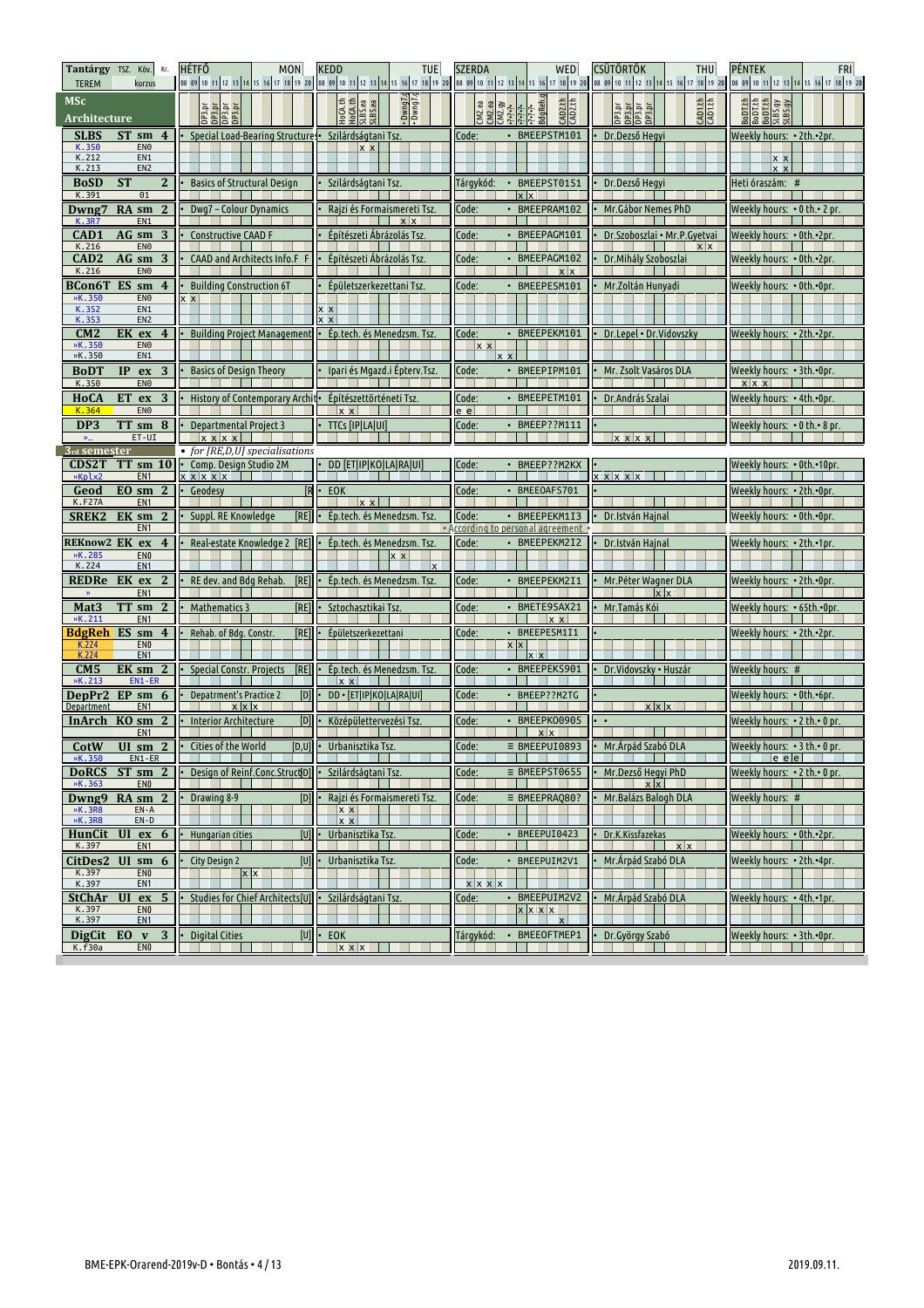| Tantárgy TSZ. Köv. Kr.<br><b>TEREM</b><br>kurzus                            | <b>HÉTFŐ</b><br>MON                                               | <b>KEDD</b><br><b>TUE</b>                                                               | <b>SZERDA</b><br><b>WED</b>                                                | <b>CSÜTÖRTÖK</b><br><b>THU</b><br>08 09 10 11 12 13 14 15 16 17 18 19 20 08 09 10 11 12 13 14 15 16 17 18 19 20 08 09 10 11 12 13 14 15 16 17 18 19 20 08 09 10 11 12 13 14 15 16 17 18 19 20 08 09 10 11 12 13 14 15 16 17 18 19 20 08 09 10 11 12 13 14 15 16 1 | <b>PÉNTEK</b><br>FRI                         |
|-----------------------------------------------------------------------------|-------------------------------------------------------------------|-----------------------------------------------------------------------------------------|----------------------------------------------------------------------------|-------------------------------------------------------------------------------------------------------------------------------------------------------------------------------------------------------------------------------------------------------------------|----------------------------------------------|
| <b>Bp.</b> Architecture<br>Program f. Exchange                              | jectF1<br>jectF1<br><u>je aja aja ajaja</u>                       | ProjectF2<br>ProjectF2<br>ProjectF2<br>ProjectF2<br>- ^^^^<br>ProjectF2<br>ProjectF2    | ProjectF1<br>ProjectF1<br>ProjectF1<br>ProjectF1<br>ProjectF1<br>ProjectF1 | ProjectF2<br>ProjectF2<br>ProjectF2<br>ProjectF2<br>ProjectF2<br>ProjectF2                                                                                                                                                                                        |                                              |
| ProjectF1 sm 16<br>$EN1 - ER$<br>K.222                                      | Interdisciplinary, Project base                                   |                                                                                         | • BMEEPTCEP01<br>Code:                                                     | Mr.Gábor Nemes                                                                                                                                                                                                                                                    | Weekly hours: • 0 th.• 16 pr.                |
| ProjectF2 sm 16<br>$EN2 - ER$<br>K.222                                      | $x \times x \times x \times x$<br>Interdisciplinary, Project base | x x x x x x x x                                                                         | $x \times x \times x \times x$<br>Code:<br>• BMEEPTCEP01                   | Mr.Gábor Nemes<br>x x x x x x x                                                                                                                                                                                                                                   | Weekly hours: • 0 th.• 16 pr                 |
| $RA \, \text{sm} \, 2$<br>Dwng7<br>K.3R6<br>$EN1$ - ER                      | Drawing 7.                                                        | Rajzi és Formaismereti Tsz.                                                             | • BMEEPRA0702<br>Code:<br> x                                               | Mr. Balázs Balogh DLA                                                                                                                                                                                                                                             | Weekly hours: • 0 th.• 2 pr.                 |
| HoHA2<br>$ET \, \text{sm} \, 2$<br>$EN0 - ER$<br>»K.344                     | History of Hungarian Arch.2.                                      | Építészettörténeti Tsz.<br>$x \times$                                                   | Code:<br>• BMEEPET0901                                                     | Mr.Z.Vukoszávlyev • Ms.K.Mar                                                                                                                                                                                                                                      | Weekly hours: • 2 th.• 0 pr.                 |
| CAD×<br>$AB sm$ 3<br>K.218<br>EN1                                           | <b>Constructive CAAD F</b>                                        | Építészeti Ábrázolás Tsz.                                                               | Code:<br>· BMEEPAG0246<br>$x \mid x$                                       | Dr.Szoboszlai · Mr.B.Bánáti                                                                                                                                                                                                                                       | Weekly hours: $\cdot$ 0 th. $\cdot$ 2 pr.    |
| $AB sm$ 3<br>CADx<br>K.216<br>EN1                                           | CAD. £ · 3DModelling                                              | Építészeti Ábrázolás Tsz.                                                               | Code:<br>• BMEEPAG0249                                                     | Mr.László Strommer PhD<br>$x \times$                                                                                                                                                                                                                              | Weekly hours: • 0 th.• 2 pr.                 |
| <b>Exchange Electives</b>                                                   |                                                                   | • any class that fits into the schedule and is not full $-$ department consent required |                                                                            |                                                                                                                                                                                                                                                                   | examples:                                    |
| ArchRes XY<br>6<br>Depart.<br>EN1-ER                                        | Architectural Research                                            |                                                                                         | Code:<br>• BMEEP??0995                                                     |                                                                                                                                                                                                                                                                   | Consultation according to personal agreement |
| $AB sm$ 3<br>AInf3<br>$EN0 - ER$<br>»K.217<br>»K.217<br>$EN1 - ER$          | Architectural Informatics 3                                       | Építészeti Ábrázolás Tsz.                                                               | • BMEEPAGA501<br>Code:                                                     | Mr. Mihály Szoboszlai PhD<br> x <br>$x \mid x$                                                                                                                                                                                                                    | Weekly hours: • 1 th.• 2 pr.                 |
| <b>CAAD</b><br>$AB \mid sm \; 2$<br>EN1-ER                                  | CAAD and Architects Info.F                                        | Építészeti Ábrázolás Tsz.                                                               | • BMEEPAG0236<br>Code:                                                     | Dr.Szoboszlai                                                                                                                                                                                                                                                     | Weekly hours: •2 th.• 2 pr.                  |
| K.217<br><b>BPhy</b><br>EG sm 2                                             | <b>Building Physics</b>                                           | Ép.energ. és Ép.gép.Tsz.                                                                | x x<br>• BMEEPEGA301<br>Code:                                              | Mr.Cs.Szikra • Mr.F.Reis PhD                                                                                                                                                                                                                                      | Weekly hours: •2 th.• 0 pr.                  |
| »K.221<br>EN <sub>0</sub> - ER<br><b>BSE1</b><br>EG sm 2                    | <b>Build. Service Engineering 1</b>                               | Ép.energ. és Ép.gép.Tsz.                                                                | Code:<br>· BMEEPEGA501                                                     | Mr.L.Filetóth • Mr.Z.Magyar                                                                                                                                                                                                                                       | Weekly hours: • 2 th.• 0 pr.                 |
| »K.350<br>$EN0 - ER$<br>EK sm 2<br>BasCon                                   | CM1 - Basics of Construction                                      | Ep.tech. és Menedzsm. Tsz.                                                              | $x \times$<br>Code:<br>• BMEEPEKA501                                       | Mr.I.Vidovszky • Ms.A.Lepel                                                                                                                                                                                                                                       | Weekly hours: • 2 th.• 0 pr.                 |
| »K.221<br>EN1-ER<br>CM2<br>EK ex 4                                          | CM2 Bdg. Proj.Management                                          | $x \overline{x}$<br>Ép.tech. és Menedzsm. Tsz.                                          | Code:<br>• BMEEPEKK601                                                     | Ms.A.Lepel . Mr.I.Vidovszky                                                                                                                                                                                                                                       | Weekly hours: • 2 th.• 2 pr.                 |
| $EN0 - ER$<br>»K.350<br>»K.350<br>EN1-ER                                    |                                                                   |                                                                                         | $x \times$<br>$x \times$                                                   |                                                                                                                                                                                                                                                                   |                                              |
| EK sm 2<br>SpeCoP<br>K.213<br>$EN1 - ER$                                    | <b>Special Construction Projects</b>                              | Ép.tech. és Menedzsm. Tsz.<br>$x \overline{x}$                                          | Code:<br>• BMEEPEKS901                                                     | Mr. István Vidovszky PhD                                                                                                                                                                                                                                          | Weekly hours: $\cdot$ 2 th. $\cdot$ 0 pr.    |
| <b>IntBC</b><br>$ES \, \text{sm}$ 2<br>»K.285<br>ENO-ER<br>»K.285<br>EN1-ER | Intro. to Bdg. Constructions                                      | Épületszerkezettani Tsz                                                                 | Code:<br>• BMEEPESA101                                                     | Ms.Zsuzsanna Fülöp PhD<br>$0$ $0$<br>e el                                                                                                                                                                                                                         | Weekly hours: $\cdot$ 1 th. $\cdot$ 1 pr.    |
| ES ex 4<br>BCon2<br>»K.285<br>EN0-ER                                        | <b>Building Construction 2</b><br>x∶x∣                            | Epületszerkezettani Tsz                                                                 | Code:<br>• BMEEPESA301                                                     | Mr.L.Takács PhD                                                                                                                                                                                                                                                   | Weekly hours: $\cdot$ 2 th. $\cdot$ 2 pr.    |
| »K.364<br>EN1-ER<br>BCon4<br>$ES \, \text{sm} \, 4$                         | <b>Building Construction 4</b>                                    | Épületszerkezettani Tsz                                                                 | Code:<br>• BMEEPESA501                                                     | Ms.Zsuzsanna Fülöp PhD                                                                                                                                                                                                                                            | Weekly hours: • 2 th.• 2 pr.                 |
| »K.345<br>$EN0 - ER$<br>$EN1 - ER$<br>»K.393                                |                                                                   |                                                                                         | x x                                                                        | $\mathbf{x}$                                                                                                                                                                                                                                                      |                                              |
| $RA \, \text{sm} \, 5$<br>Dwng1<br>»K.3R5<br>$EN0 - ER$                     | Drawing 1<br><b>x</b> x x x                                       | Rajzi és Formaismereti Tsz.                                                             | Code:<br>· BMEEPRAA101                                                     | Mr. Gábor Üveges PhD                                                                                                                                                                                                                                              | Weekly hours: • 0 th.• 4 pr.                 |
| ET ex 3<br>H <sub>o</sub> A <sub>1</sub><br>»K.221<br>$EN0 - ER$            | HoA 1. The Beginnings & Verna<br>$x \times$                       | Építészettörténeti Tsz.                                                                 | Code:<br>• BMEEPETA101                                                     | Mr. Péter Rabb PhD                                                                                                                                                                                                                                                | Weekly hours: • 2 th.• 1 pr.                 |
| »K.221<br>EN1-ER<br>H <sub>o</sub> A <sub>3</sub><br>ET ex 3                | HoA3 - Medieval Architecture                                      | Építészettörténet Tsz.                                                                  | • BMEEPETA301<br>Code:                                                     | Mr.László Daragó DLA                                                                                                                                                                                                                                              | Weekly hours: $\cdot$ 2 th. $\cdot$ 1 pr.    |
| »K.285<br>$EN0 - ER$<br>»K.285<br>EN1-ER                                    | x x                                                               |                                                                                         |                                                                            |                                                                                                                                                                                                                                                                   |                                              |
| $ET \, \text{sm} \, 3$<br>HoA5<br>$EN0 - ER$<br>»K.221                      | HoA5-19th Century                                                 | Építészettörténeti Tsz.                                                                 | Code:<br>· BMEEPETA501                                                     | Ms. Agnes Gy. Balogh PhD                                                                                                                                                                                                                                          | Weekly hours: • 2 th. • 1 pr.<br>$x \times$  |
| »K.221<br>EN1-ER<br>ET ex 2<br>HoArts                                       | <b>History of Arts</b>                                            | Építészettörténeti Tsz.                                                                 | • BMEEPETT721<br>Code:                                                     | Mr. András Szalai DLA                                                                                                                                                                                                                                             | $\mathbf{x}$<br>Weekly hours: • 2 th.• 0 pr. |
| »K.285<br>$EN0 - ER$<br><b>HoCA</b><br>$ET$ ex 3<br>$EN0 - ER$<br>»K.364    | History of Contemporary Archi                                     | Építészettörténeti Tsz.<br>x x                                                          | Code:<br>• BMEEPETM101<br>e e                                              | Dr. András Szalai                                                                                                                                                                                                                                                 | $x \times$<br>Weekly hours: • 4th.•0pr.      |
| <b>ToD</b><br>$ET \, \text{sm} \, 2$<br>EN0-ER<br>»K.285                    | Theory of Design                                                  | Építészettörténeti Tsz.                                                                 | Code:<br>• BMEEPET0921                                                     | Mr.Béla Pazár PhD<br>$x \times 1$                                                                                                                                                                                                                                 | Weekly hours: • 2 th.• 0 pr.                 |
| $ET \, \text{sm} \, 2$<br>НоТоА<br>$EN0 - ER$<br>»K.285                     | History of Theory of Architectu<br>$x \times$                     | Építészettörténeti Tsz.                                                                 | Code:<br>• BMEEPET0407                                                     | Mr.János Krähling CSc                                                                                                                                                                                                                                             | Weekly hours: • 2 th. • 0 pr.                |
| Dwng3<br>$RA \, \text{sm} \, 4$<br>ENO-ER<br>»K.3R5                         | Drawing 3<br><b>XXXX</b>                                          | Rajzi Tsz                                                                               | Code:<br>• BMEEPRAA301                                                     | Mr. Balázs Balogh DLA                                                                                                                                                                                                                                             | Weekly hours: • 4 th. • 0 pr.                |
| Dwng5<br>RA sm 2<br>$EN0 - ER$                                              | Drawing 5                                                         | Rajzi és Formaismereti Tsz.<br>$\mathbf{x}$                                             | Code:<br>• BMEEPRAA501                                                     | Mr. Balázs Balogh DLA                                                                                                                                                                                                                                             | Weekly hours: • 65 th.• 0 pr.                |
| DP <sub>2</sub><br>RA sm 3<br>»K.3R1<br>$EN1 - ER$                          | <b>Departmental Project 2</b>                                     | Rajzi és Formaismereti Tsz.                                                             | • BMEEPRAT701<br>Code:                                                     | Mr.Ferenc Sebestény DLA<br>$x \times x$                                                                                                                                                                                                                           | Weekly hours: • 0 th.• 3 pr.                 |
| ST ex 2<br>IntStr<br>$EN0$ - ER<br>»K.285                                   | Intro. to Structural Design                                       | Szilárdságtani Tsz.<br>$x \times 1$                                                     | Code:<br>• BMEEPSTA101                                                     | Mr. Péter Várkonyi PhD                                                                                                                                                                                                                                            | Weekly hours: • 0 th.• 2 pr.                 |
| StrMa1<br>ST ex 4<br>$EN0 - ER$<br>»StrMa1                                  | <b>Strength of Materials 1</b>                                    | Szilárdságtani Tsz.                                                                     | • BMEEPSTA301<br>Code:<br>x x                                              | Dr. Ágnes O. Csicsely                                                                                                                                                                                                                                             | Weekly hours: • 2 th.• 2 pr.                 |
| »StrMa1<br>EN1-ER<br>$ST$ ex 6<br><b>DLBS</b>                               | Design of Load-Bearing Struc.                                     | $x \times$<br>Szilárdságtani Tsz.                                                       | Code:<br>• BMEEPSTA501                                                     | Mr.István Sajtos PhD                                                                                                                                                                                                                                              | Weekly hours: • 4 th.• 2 pr.                 |
| »K.363<br>$EN0 - ER$<br>»K.393<br>EN1-ER                                    |                                                                   | x x                                                                                     | $x \times$                                                                 |                                                                                                                                                                                                                                                                   | $x \times$                                   |
| $ST \, \text{sm} \, 2$<br><b>DoRCS</b><br>$EN0 - ER$<br>»K.363              | Design of Reinf.Conc.Structure                                    | Szilárdságtani Tsz.                                                                     | • BMEEPST0655<br>Code:                                                     | Mr.Dezső Hegyi PhD<br>x x                                                                                                                                                                                                                                         | Weekly hours: • 2 th.• 0 pr.                 |
| UI sm 2<br><b>LscA</b><br>$EN1 - ER$<br>K.350                               | Landscape Architecture                                            | Urbanisztika Tsz.                                                                       | · BMEEPUI0904<br>Code:                                                     | Mr.Domonkos Wettstein PhD                                                                                                                                                                                                                                         | Weekly hours: • 3 th. • 0 pr.<br>lo olol     |
| CotW<br>UI sm $2$<br>$EN1 - ER$<br>K.350                                    | Cities of the World                                               | Urbanisztika Tsz.                                                                       | BMEEPUI0893<br>Code:                                                       | Mr. Árpád Szabó DLA                                                                                                                                                                                                                                               | Weekly hours: • 3 th.• 0 pr.<br> e e         |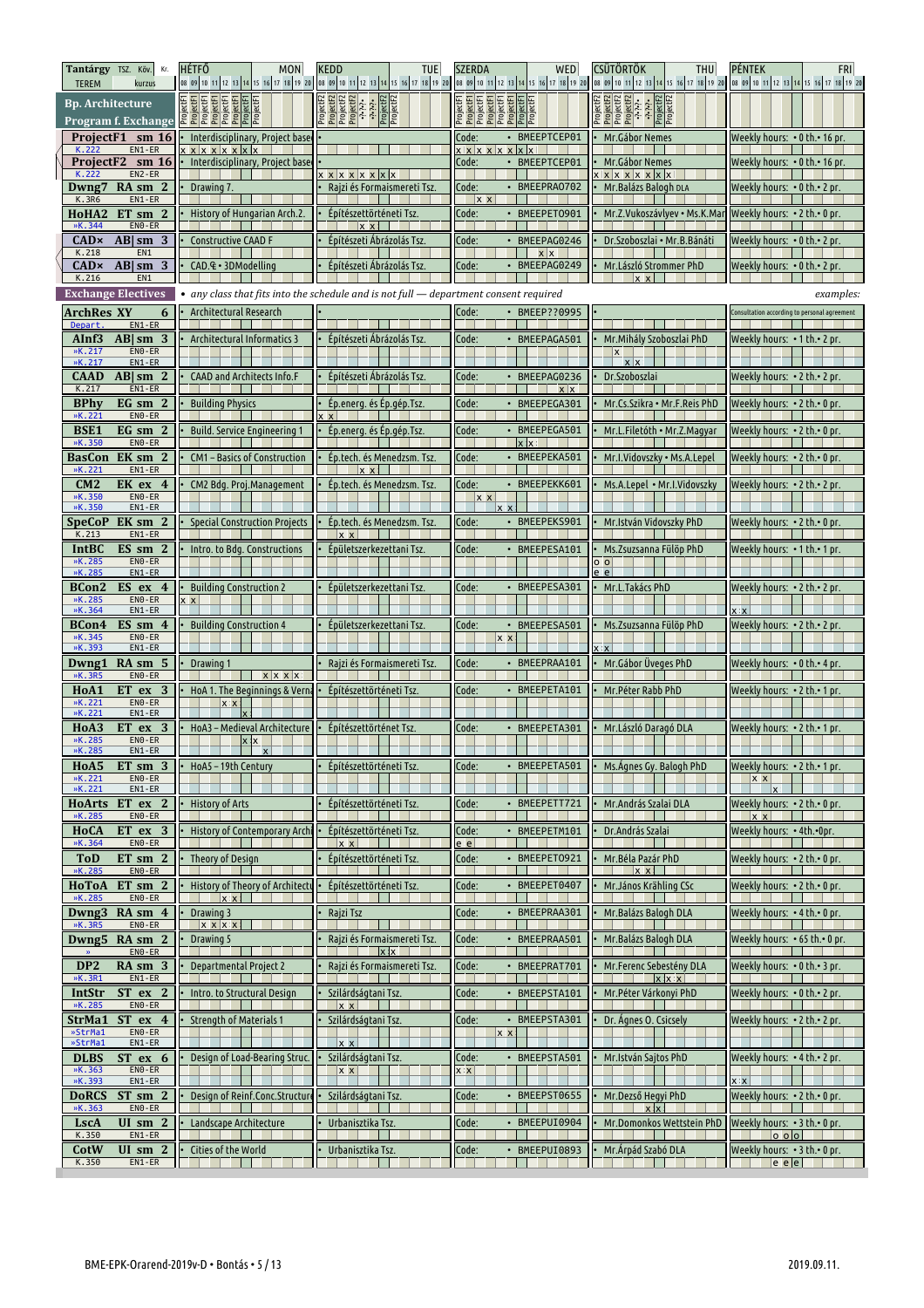| <b>TEREM</b>                         |                | Tantárgy TSZ. Köv. Kr.<br>kurzus |                | <b>HÉTFŐ</b><br>MON                                      | <b>KEDD</b><br>TUE                  | WED<br><b>SZERDA</b>                                                                                            | <b>CSÜTÖRTÖK</b><br>THU                                                                                                                                             | PÉNTEK<br><b>FRI</b><br>08 09 10 11 12 13 14 15 16 17 18 19 20 08 09 10 11 12 13 14 15 16 17 18 19 20 08 09 10 11 12 13 14 15 16 17 18 19 20 08 09 10 11 12 13 14 15 16 17 18 19 20 09 10 11 12 13 14 15 16 17 18 19 20 |
|--------------------------------------|----------------|----------------------------------|----------------|----------------------------------------------------------|-------------------------------------|-----------------------------------------------------------------------------------------------------------------|---------------------------------------------------------------------------------------------------------------------------------------------------------------------|-------------------------------------------------------------------------------------------------------------------------------------------------------------------------------------------------------------------------|
| Nappali 1. évfolyam                  |                |                                  |                |                                                          |                                     | · alapképzésben és az osztatlan képzésben egyaránt kötelezően felveendő tárgyak                                 |                                                                                                                                                                     | N1 • 16ea.•48,5gy.                                                                                                                                                                                                      |
| <b>TeNeA</b>                         |                | TE a ·                           |                | Testnevelés A                                            | [GT] Testnevelés Tsz.<br>$x \times$ | Tárgykód:<br>• BMEGT701007                                                                                      | Dr.Vincze Pál                                                                                                                                                       | Heti óraszám: • 0ea.• 6gy.                                                                                                                                                                                              |
| <b>Filoz</b>                         | FI.            | $\mathbf{f}$                     | $\mathbf{2}$   | Filozófia és művészet                                    | [GT] Filozófia Tsz.                 | Tárgykód:<br>• BMEGT411099                                                                                      |                                                                                                                                                                     | Heti óraszám: · 4ea.· 0qv.                                                                                                                                                                                              |
| K.250                                |                | 01                               |                | $x \times$                                               |                                     | $x \times$                                                                                                      |                                                                                                                                                                     |                                                                                                                                                                                                                         |
| K.250                                |                | 02                               |                |                                                          |                                     |                                                                                                                 |                                                                                                                                                                     |                                                                                                                                                                                                                         |
| Mat1<br>K.275                        | MA v           | AB                               | 3              | Matematika Ép1<br>$x \times$                             | [TE] Matematika Int.                | Tárgykód: • BMETE90AX33                                                                                         | Vető Bálint                                                                                                                                                         | Heti óraszám: • 2ea.• 2gy.                                                                                                                                                                                              |
| K.345                                |                | A1                               |                |                                                          |                                     |                                                                                                                 | $x \times$                                                                                                                                                          |                                                                                                                                                                                                                         |
| $K.351$<br>$K.352$                   |                | A <sub>2</sub>                   |                |                                                          |                                     |                                                                                                                 | $x \times$                                                                                                                                                          |                                                                                                                                                                                                                         |
| K.353                                |                | A <sub>3</sub><br>A4             |                |                                                          |                                     |                                                                                                                 | $x \times$<br>$x \times$                                                                                                                                            |                                                                                                                                                                                                                         |
| K.211                                |                | <b>B1</b>                        |                |                                                          |                                     | x x                                                                                                             |                                                                                                                                                                     |                                                                                                                                                                                                                         |
| K.212<br>K.213                       |                | B <sub>2</sub><br>B <sub>3</sub> |                |                                                          |                                     | x x                                                                                                             |                                                                                                                                                                     |                                                                                                                                                                                                                         |
| K.393                                |                | <b>B4</b>                        |                |                                                          |                                     | $x \times$<br>$x \times$                                                                                        |                                                                                                                                                                     |                                                                                                                                                                                                                         |
| Ábris1                               | AB             | $\mathbf v$                      | 5              | Ábrázoló geometria 1                                     | Építészeti Ábrázolás Tsz.           | Tárgykód: · BMEEPAGA102                                                                                         | Dr.Szoboszlai Mihály                                                                                                                                                | Heti óraszám: •3ea.•2gy.                                                                                                                                                                                                |
| K.275                                |                | 00                               |                |                                                          | e el                                |                                                                                                                 | $x \mathbf{x}$                                                                                                                                                      |                                                                                                                                                                                                                         |
| K.345                                |                | A1                               |                |                                                          |                                     |                                                                                                                 | $x \times$                                                                                                                                                          |                                                                                                                                                                                                                         |
| K.351<br>K.352                       |                | A <sub>2</sub><br>A3             |                |                                                          |                                     |                                                                                                                 | $x \overline{x}$<br>x x                                                                                                                                             |                                                                                                                                                                                                                         |
| K.353                                |                | A4                               |                |                                                          |                                     |                                                                                                                 | $\mathsf{x}$<br><b>x</b>                                                                                                                                            |                                                                                                                                                                                                                         |
| K.345                                |                | <b>B1</b>                        |                |                                                          |                                     |                                                                                                                 | <b>XX</b>                                                                                                                                                           |                                                                                                                                                                                                                         |
| K.351<br>K.352                       |                | B <sub>2</sub><br>B <sub>3</sub> |                |                                                          |                                     |                                                                                                                 | x x<br><b>x x</b>                                                                                                                                                   |                                                                                                                                                                                                                         |
| K.353                                |                | <b>B4</b>                        |                |                                                          |                                     |                                                                                                                 | $x \times$                                                                                                                                                          |                                                                                                                                                                                                                         |
| ÉSzBe                                | ES             | f                                | $\mathbf{2}$   | Bev. az ép.szerkezettanba                                | Épületszerkezettani Tsz.            | · BMEEPESA101<br>Tárgykód:                                                                                      | Dr.Becker Gábor                                                                                                                                                     | Heti óraszám: · 1ea. · 1gy.                                                                                                                                                                                             |
| K.275                                |                | 00                               |                |                                                          |                                     |                                                                                                                 |                                                                                                                                                                     | $x \times$                                                                                                                                                                                                              |
| K.342                                |                | 01                               |                |                                                          |                                     |                                                                                                                 |                                                                                                                                                                     | $x \times$                                                                                                                                                                                                              |
| K.343                                |                | 02<br>03                         |                |                                                          |                                     |                                                                                                                 |                                                                                                                                                                     | <u> x x</u><br>$x \times$                                                                                                                                                                                               |
| K. 345<br>K. 351<br>K. 352<br>K. 353 |                | 04                               |                |                                                          |                                     |                                                                                                                 |                                                                                                                                                                     | $x \times$                                                                                                                                                                                                              |
|                                      |                | 05                               |                |                                                          |                                     |                                                                                                                 |                                                                                                                                                                     | <u> x x</u>                                                                                                                                                                                                             |
| K.391                                |                | 06<br>07                         |                |                                                          |                                     |                                                                                                                 |                                                                                                                                                                     | <u> x x</u><br>$\overline{x}$ $\overline{x}$                                                                                                                                                                            |
|                                      |                |                                  |                |                                                          |                                     |                                                                                                                 |                                                                                                                                                                     |                                                                                                                                                                                                                         |
|                                      |                | 08                               |                |                                                          |                                     |                                                                                                                 |                                                                                                                                                                     |                                                                                                                                                                                                                         |
| K.393<br>K.397                       |                | 09                               |                |                                                          |                                     |                                                                                                                 |                                                                                                                                                                     | $x \times$<br>$\mathsf{x} \mathsf{x}$                                                                                                                                                                                   |
| <b>StaBe</b><br>K.275                | <b>ST</b>      | $\mathbf{V}$<br>00               | $\bf{2}$       | Bev. a tartószerk.-tervezésbe                            | Szilárdságtani Tsz.<br>$x \times$   | Tárgykód:<br>BMEEPSTA101<br>$\bullet$                                                                           | Dr. Sipos András                                                                                                                                                    | Heti óraszám: • 2ea.• Ogy                                                                                                                                                                                               |
|                                      | ET             | $\mathbf v$                      |                | Építészettörténet 1 (népi ép.)                           | Építészettörténeti Tsz.             | • BMEEPETA101                                                                                                   | Dr.Rabb P. • Dr.Istvánfi Gy.                                                                                                                                        | Heti óraszám: • 2ea.• 32,5gy.                                                                                                                                                                                           |
| ÉpTör1<br>K.275                      |                | $\Theta$                         | $\overline{3}$ |                                                          |                                     | Tárgykód:<br>$x \times$                                                                                         |                                                                                                                                                                     |                                                                                                                                                                                                                         |
| K.391                                |                | A1                               |                |                                                          | 0 <sub>o</sub>                      |                                                                                                                 |                                                                                                                                                                     |                                                                                                                                                                                                                         |
|                                      |                | A <sub>2</sub>                   |                |                                                          | $\circ$ $\circ$                     |                                                                                                                 |                                                                                                                                                                     |                                                                                                                                                                                                                         |
| K.392<br>K.393<br>K.343              |                | A3<br>A4                         |                |                                                          | 0 <sub>o</sub><br>0 <sub>0</sub>    |                                                                                                                 |                                                                                                                                                                     |                                                                                                                                                                                                                         |
| K.211                                |                | <b>B1</b>                        |                |                                                          |                                     | $e$ $e$                                                                                                         |                                                                                                                                                                     |                                                                                                                                                                                                                         |
| K.212<br>K.213                       |                | B <sub>2</sub><br>B <sub>3</sub> |                |                                                          |                                     | $e$ $e$                                                                                                         |                                                                                                                                                                     |                                                                                                                                                                                                                         |
| K.285                                |                | <b>B4</b>                        |                |                                                          |                                     | $\frac{e}{e}$ $\frac{e}{e}$                                                                                     |                                                                                                                                                                     |                                                                                                                                                                                                                         |
| Rajz1                                | RA             | $\mathbf f$                      | $\overline{5}$ | Rajz 1                                                   | Rajzi és Formaismereti Tsz.         | Tárgykód:<br>BMEEPRAA101<br>$\bullet$                                                                           | Molnár Cs.DLA · Zalakovács J.                                                                                                                                       | Heti óraszám: •0ea.•6gy.                                                                                                                                                                                                |
| <b>K.3R4</b>                         |                | A1                               |                | $\circ$ $\circ$                                          |                                     |                                                                                                                 | x x x                                                                                                                                                               |                                                                                                                                                                                                                         |
| K.3R5                                |                | A <sub>2</sub><br>A <sub>3</sub> |                | $\circ$ $\circ$                                          |                                     |                                                                                                                 |                                                                                                                                                                     |                                                                                                                                                                                                                         |
| K.3R6<br>K.3R7                       |                | A4                               |                | $\overline{o}$ $\overline{o}$<br>$\circ$ $\circ$         |                                     |                                                                                                                 | $\begin{array}{c c c c c} \hline \textbf{x} & \textbf{x} & \textbf{x} \\ \hline \textbf{x} & \textbf{x} & \textbf{x} & \textbf{x} \end{array}$<br>$x \mid x \mid x$ |                                                                                                                                                                                                                         |
| K.3R4                                |                | <b>B1</b>                        |                | e e                                                      |                                     |                                                                                                                 | $x \times x$<br>$\mathsf{x}$                                                                                                                                        |                                                                                                                                                                                                                         |
| K.3R5                                |                | B <sub>2</sub><br>B <sub>3</sub> |                | e e                                                      |                                     |                                                                                                                 | x x x x                                                                                                                                                             |                                                                                                                                                                                                                         |
| K.3R6<br>K.3R7                       |                | Β4                               |                | $e$ $e$<br>$e e$ $\vert$ $\vert$ $\vert$ $\vert$ $\vert$ |                                     | .                                                                                                               | <u>x x x x</u><br>X X X X                                                                                                                                           |                                                                                                                                                                                                                         |
| EpiBe                                | UI             | f                                | $\mathbf{2}$   | Bevezetés az építészetbe                                 | Urbanisztika Tsz.                   | Tárgykód: • BMEEPUIA101                                                                                         | Dr.Benkő Melinda                                                                                                                                                    | Heti óraszám: •2ea.•0gy.                                                                                                                                                                                                |
| K.275                                |                | 00                               |                | $x \times$                                               |                                     |                                                                                                                 |                                                                                                                                                                     |                                                                                                                                                                                                                         |
| TérKo                                | K <sub>0</sub> | $\mathbf f$                      | 5 <sup>5</sup> | Térkompozíció                                            | Tervezési Tanszékek                 | Tárgykód:<br>• BMEEPKOA101                                                                                      | Fazekas Katalin DLA                                                                                                                                                 | 26,8<br>Heti óraszám: • 0ea.• 5 qv.                                                                                                                                                                                     |
| K.342<br>K.343                       |                | 01<br>02                         |                |                                                          | x x x x x                           |                                                                                                                 |                                                                                                                                                                     |                                                                                                                                                                                                                         |
| K.345                                |                | 03                               |                |                                                          | x x x x x                           |                                                                                                                 |                                                                                                                                                                     |                                                                                                                                                                                                                         |
| K.352                                |                | 04                               |                |                                                          | x x x x x<br>x x x x x              |                                                                                                                 |                                                                                                                                                                     |                                                                                                                                                                                                                         |
| K.344<br>K.353                       |                | 05<br>06                         |                |                                                          | x x x x x<br>x x x x                |                                                                                                                 |                                                                                                                                                                     |                                                                                                                                                                                                                         |
| K.212                                |                | 07                               |                |                                                          | <u>x x x x</u>                      |                                                                                                                 |                                                                                                                                                                     |                                                                                                                                                                                                                         |
| K.213<br>JELMAGYARÁZAT:              |                | 08                               |                | o páratlan-<br>e páros hét                               | x x x x<br>x minden hét             | • A gyakorlati kurzusok felvételénél az ütközések elkerülése érdekében be kell tartani az A-B csoportbeosztást. |                                                                                                                                                                     |                                                                                                                                                                                                                         |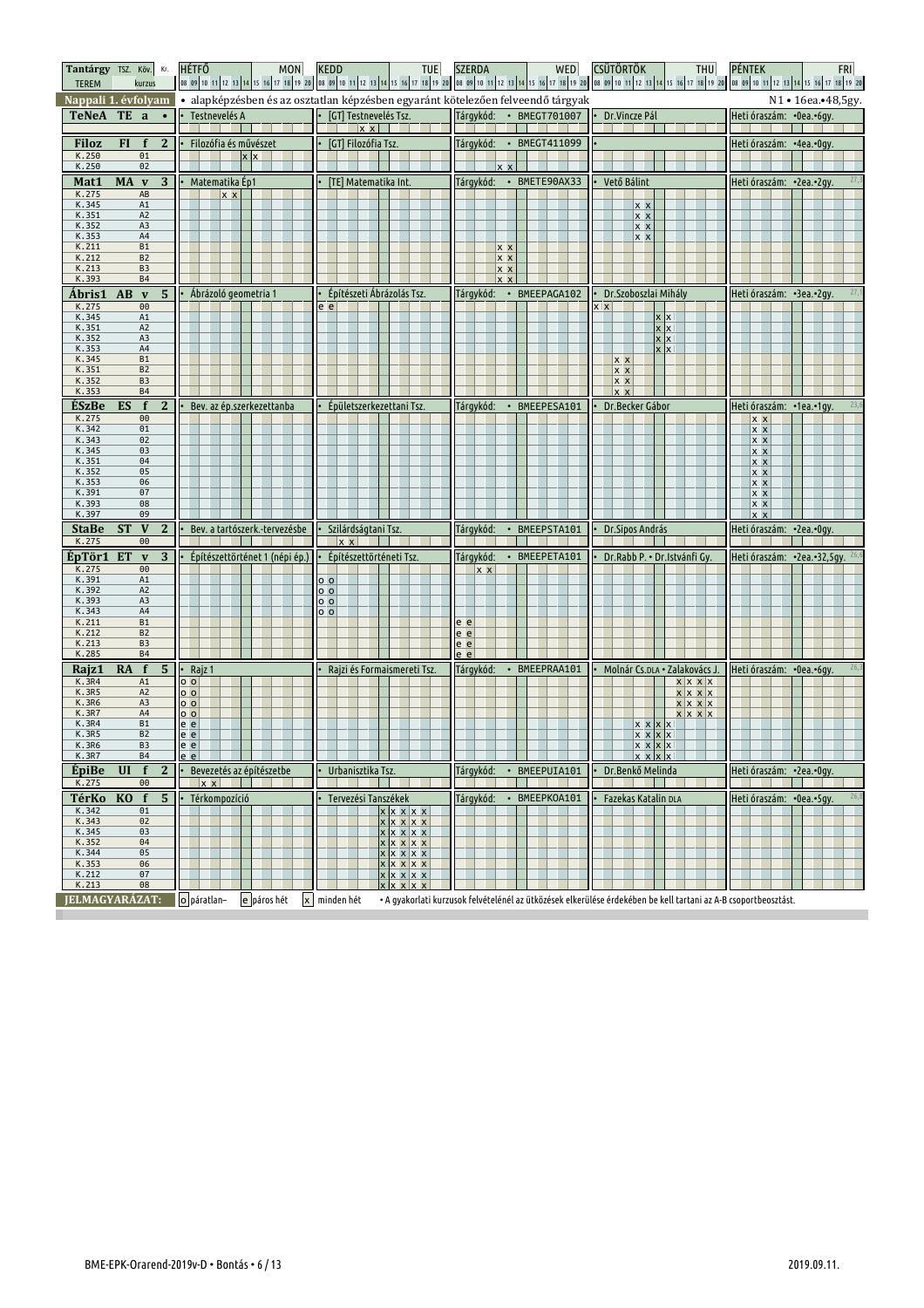| Tantárgy TSZ. Köv. Kr. HÉTFŐ<br><b>TEREM</b><br>kurzus                           | MON                                  | <b>KEDD</b><br><b>TUE</b>                                                     | WED<br><b>SZERDA</b>                                                            | <b>CSÜTÖRTÖK</b><br>THU                | <b>PÉNTEK</b><br><b>FRI</b><br>  08 09 10 11 2 13 14 15 16 17 28  38  08  09 10 11 22 3 14 15 16 17 28  08  09  0  1  2  2  28  18  28  08  0  0  11  2  3  4  5  2  2  2  3  4  5  0  08  0  11  2  3  4  5  6  7  2  3  4  5  6  7  2  3  4  5  20  08  0 |
|----------------------------------------------------------------------------------|--------------------------------------|-------------------------------------------------------------------------------|---------------------------------------------------------------------------------|----------------------------------------|-------------------------------------------------------------------------------------------------------------------------------------------------------------------------------------------------------------------------------------------------------------|
| Nappali 2. évfolyam                                                              |                                      |                                                                               | · alapképzésben és az osztatlan képzésben egyaránt kötelezően felveendő tárgyak |                                        | N2 • 13ea.• 16gy.                                                                                                                                                                                                                                           |
| TeNeC TE a<br>$\cdot$ $\cdot$                                                    | Testnevelés C                        | [GT] Testnevelés Tsz.                                                         | Tárgykód:<br>• BMEGT701009                                                      | Dr.Vincze Pál                          | Heti óraszám: • 0ea.• 2gy.                                                                                                                                                                                                                                  |
|                                                                                  |                                      |                                                                               |                                                                                 | $x \times$                             |                                                                                                                                                                                                                                                             |
| ÉpAny1 ÉA<br>$f \quad 3$<br>K.234<br>00                                          | $\cdot$ Építőanyagok                 | [EO] Építőany. és M.geol. Tsz. Tárgykód:                                      | • BMEEOEMA301                                                                   | Dr.Nemes Rita · Dr.Józsa Zs.           | Heti óraszám: •2ea.•1gy.<br>$x \times$                                                                                                                                                                                                                      |
| MM.FL1<br>$11 21 31 41$ 00<br>MM.FL2<br>13   23   33   43   0 0                  |                                      |                                                                               | $0$ $0$ $0$ $0$                                                                 |                                        | $\overline{\circ}$                                                                                                                                                                                                                                          |
| MM.FL3<br>$-$  25  $-$   $-$                                                     |                                      |                                                                               | 0000<br>$\circ$ $\circ$                                                         |                                        | 0 <sub>0</sub>                                                                                                                                                                                                                                              |
| $-$  27  $-$   $-$<br>MM.FL4<br>MM.FL1<br>12 22 32 42 ee                         |                                      |                                                                               | 0 <sub>o</sub><br>$e$ e $e$                                                     |                                        | $e$ $e$                                                                                                                                                                                                                                                     |
| MM.FL2<br>14 24 34 44 e e                                                        |                                      |                                                                               | e e e e                                                                         |                                        | $\overline{e}$ $\overline{e}$                                                                                                                                                                                                                               |
| MM.FL3<br>$-$   26   $-$   $-$<br>$-$   28   $-$   $-$<br>MM.FL4                 |                                      |                                                                               | e e<br>e e                                                                      |                                        |                                                                                                                                                                                                                                                             |
| <b>EpInf1</b> AB  $f \ 2 \ \cdot\ $ Epítész-informatika 1                        |                                      | Építészeti Ábrázolás Tsz.                                                     | Tárgykód:<br>• BMEEPAGA301                                                      | Dr.Strommer László                     | Heti óraszám: •1ea.•1gy.                                                                                                                                                                                                                                    |
| K.275<br>00<br>K.216<br>A1 C1                                                    |                                      | 0 <sub>o</sub><br>$\boldsymbol{\mathsf{x}}$                                   |                                                                                 |                                        |                                                                                                                                                                                                                                                             |
| K.217<br>A2 C2                                                                   |                                      | $\mathbf{x}$                                                                  |                                                                                 |                                        |                                                                                                                                                                                                                                                             |
| K.218<br>A3 C3<br>K.216<br>B1   D1                                               |                                      | $\pmb{\times}$<br>$x \mid x$                                                  |                                                                                 |                                        |                                                                                                                                                                                                                                                             |
| K.217<br><b>B2   D2</b><br>K.218<br><b>B3   D3</b>                               |                                      | $\vert x \vert$                                                               |                                                                                 |                                        |                                                                                                                                                                                                                                                             |
| <b>EpFiz</b><br>$EG \t f$<br>$\mathbf{2}$                                        | Épületfizika                         | Ép.energ. és Ép.gép.Tsz.                                                      | BMEEPEGA301<br>Tárgykód:<br>$\bullet$                                           | Dr. Reis F. • Dr. Várfalvi J.          | Heti óraszám: •2ea.•0gy.                                                                                                                                                                                                                                    |
| K.250<br>$\Theta\Theta$                                                          |                                      |                                                                               |                                                                                 | $\mathbf{r}$                           |                                                                                                                                                                                                                                                             |
| ÉpSz2<br>ES v<br>$\overline{4}$                                                  | Épületszerkezettan 2                 | Épületszerkezettani Tsz.                                                      | Tárgykód:<br>• BMEEPESA301                                                      | Dr. Petró · Vörös · Horváth S.         | Heti óraszám: • 2ea.• 2gy.                                                                                                                                                                                                                                  |
| K.275<br>$\Theta$<br>K.211<br>01                                                 |                                      | x x                                                                           | x x                                                                             |                                        |                                                                                                                                                                                                                                                             |
| K.212<br>02                                                                      |                                      | x x                                                                           |                                                                                 |                                        |                                                                                                                                                                                                                                                             |
| K.213<br>03<br>K.342<br>04                                                       |                                      | x x<br>$x \times$                                                             |                                                                                 |                                        |                                                                                                                                                                                                                                                             |
| K.343<br>05<br>K.345<br>06                                                       |                                      | x x                                                                           |                                                                                 |                                        |                                                                                                                                                                                                                                                             |
| K.352<br>07                                                                      |                                      | $x \times$<br> x x                                                            |                                                                                 |                                        |                                                                                                                                                                                                                                                             |
| K.353<br>08<br>09<br>K.363                                                       |                                      | x x<br> x x                                                                   |                                                                                 |                                        |                                                                                                                                                                                                                                                             |
| K.393<br>10                                                                      |                                      | lx x                                                                          |                                                                                 |                                        |                                                                                                                                                                                                                                                             |
| Szil1<br><b>ST</b><br>$\mathbf v$<br>$\overline{\mathbf{4}}$                     | Szilárdságtan 1                      | Szilárdságtani Tsz.                                                           | BMEEPSTA301<br>Tárgykód:<br>$\bullet$                                           | Dr.Domokos . Dr.O.Csicsely             | Heti óraszám: •2ea.•2gy.                                                                                                                                                                                                                                    |
| K.250<br>00<br>K.353<br>A1                                                       | $x \times$                           |                                                                               |                                                                                 |                                        |                                                                                                                                                                                                                                                             |
| K.345<br>A <sub>2</sub>                                                          |                                      |                                                                               | x x                                                                             |                                        |                                                                                                                                                                                                                                                             |
| K.351<br>A3<br>K.352<br>A4                                                       |                                      |                                                                               | <b>x</b> X<br><b>x</b>                                                          |                                        |                                                                                                                                                                                                                                                             |
| K.344<br>B1                                                                      |                                      | <b>x x</b>                                                                    |                                                                                 |                                        |                                                                                                                                                                                                                                                             |
| K.391<br>B <sub>2</sub><br>K.343<br>B <sub>3</sub>                               |                                      | $x \times$<br>$x \times$                                                      |                                                                                 |                                        |                                                                                                                                                                                                                                                             |
| K.353<br><b>B4</b><br>K.352<br><b>B5</b>                                         |                                      | $x \times$                                                                    |                                                                                 |                                        |                                                                                                                                                                                                                                                             |
| K.351<br><b>B5</b>                                                               |                                      | <u> x x</u><br>$x \times$                                                     |                                                                                 |                                        |                                                                                                                                                                                                                                                             |
| ÉpTör3<br>3 <sup>1</sup><br>ET<br>$\mathbf v$                                    | Építészettörténet 3 (középkor)       | Építészettörténeti Tsz.                                                       | Tárgykód:<br>• BMEEPETA301                                                      | Daragó László DLA                      | Heti óraszám: • 2ea.• 1 gy                                                                                                                                                                                                                                  |
| K.275<br>$\Theta$<br>K.345<br>A1                                                 | e e                                  |                                                                               |                                                                                 | $x \times$                             |                                                                                                                                                                                                                                                             |
| K.363<br>A <sub>2</sub>                                                          | e e                                  |                                                                               |                                                                                 |                                        |                                                                                                                                                                                                                                                             |
| K.352<br>A <sub>3</sub><br>K.353<br>A4                                           | e e<br>e e                           |                                                                               |                                                                                 |                                        |                                                                                                                                                                                                                                                             |
| K.391<br><b>B1</b><br>K.392<br>B <sub>2</sub>                                    |                                      | e e<br>$e$ $e$                                                                |                                                                                 |                                        |                                                                                                                                                                                                                                                             |
| K.393<br>B <sub>3</sub>                                                          |                                      |                                                                               |                                                                                 |                                        |                                                                                                                                                                                                                                                             |
| K.343<br><b>B4</b>                                                               |                                      | e e                                                                           |                                                                                 |                                        |                                                                                                                                                                                                                                                             |
|                                                                                  |                                      | e e                                                                           |                                                                                 |                                        |                                                                                                                                                                                                                                                             |
| RA $f$ 4 $\cdot$ Rajz 3<br>Rajz3                                                 |                                      |                                                                               | • Rajzi és Formaismereti Tsz.   Tárgykód: • BMEEPRAA301   • Üveges Gábor PhD    |                                        | Heti óraszám: •0ea.•3gy.                                                                                                                                                                                                                                    |
| K.3R4<br>A1<br><b>K.3R5</b><br>A <sub>2</sub>                                    |                                      |                                                                               | $x \mid x \mid x$<br>x x x x                                                    |                                        |                                                                                                                                                                                                                                                             |
| K.3R6<br>A3<br><b>K.3R7</b><br>A4                                                |                                      |                                                                               | $x \,   \, x \,   \, x$                                                         |                                        |                                                                                                                                                                                                                                                             |
| <b>K.3R4</b><br>B1                                                               |                                      |                                                                               | x x x x<br>$x \mid x$<br><b>x</b> x                                             |                                        |                                                                                                                                                                                                                                                             |
| K.3R5<br>B2<br>K.3R6<br>B <sub>3</sub>                                           |                                      |                                                                               | $x \times$<br>$x \mid x$<br>$x \mid x$<br>x x                                   |                                        |                                                                                                                                                                                                                                                             |
| K.3R7<br><b>B4</b>                                                               |                                      |                                                                               | $x \times$<br>$x \mid x$                                                        |                                        |                                                                                                                                                                                                                                                             |
| KözÉp1 KO v<br>$\mathbf{2}$<br>K.275<br>00                                       | Középülettervezés 1                  | Középülettervezési Tsz.                                                       | Tárgykód:<br>BMEEPK0A301<br>$\bullet$                                           | <b>Balázs Mihály DLA</b><br>$x \times$ | Heti óraszám: •2ea.•0gy.                                                                                                                                                                                                                                    |
| Lakó2<br>f<br>6<br>LA                                                            | Lakóépülettervezés 2                 | Lakóépülettervezési Tsz.                                                      | • BMEEPLAA301<br>Tárgykód:                                                      | Perényi Tamás DLA                      | 25,7<br>Heti óraszám: •0ea.•6gy.                                                                                                                                                                                                                            |
| K.211<br>A1<br>K.212<br>A <sub>2</sub>                                           | x x x x x x<br>$x \times x \times x$ |                                                                               |                                                                                 |                                        |                                                                                                                                                                                                                                                             |
| K.213<br>A3                                                                      | $x \times x \times x$                |                                                                               |                                                                                 |                                        |                                                                                                                                                                                                                                                             |
| K.345<br><b>B1</b><br>K.352<br>B <sub>2</sub>                                    | $x \times x \times x$                |                                                                               |                                                                                 |                                        |                                                                                                                                                                                                                                                             |
| K.353<br>B <sub>3</sub><br>K.391<br>C1                                           | $x \times x \times x$<br>x x x x x x |                                                                               |                                                                                 |                                        |                                                                                                                                                                                                                                                             |
| K.392<br>C <sub>2</sub>                                                          | $x \times x \times x$                |                                                                               |                                                                                 |                                        |                                                                                                                                                                                                                                                             |
| K.363<br>C <sub>3</sub>                                                          | x x x x                              | 08 09 10 11 12 13 14 15 16 17 18 19 20 08 09 10 11 12 13 14 15 16 17 18 19 20 | 08 09 10 11 12 13 14 15 16 17 18 19 20                                          |                                        | 08 09 10 11 12 13 14 15 16 17 18 19 20 08 09 10 11 12 13 14 15 16 17 18 19 20                                                                                                                                                                               |
| N2 • keresztf <u>élév</u><br>Mat2<br><b>MA</b><br>$\mathbf{f}$<br>$\overline{4}$ | Matematika Ep2                       | [TE] Matematika Int.                                                          | Tárgykód:<br>BMETE90AX34<br>$\bullet$                                           | Dr. Balcza Lajos                       | Heti óraszám: •0ea.•2gy.                                                                                                                                                                                                                                    |
| K.391<br>X1                                                                      |                                      |                                                                               | $x \times$                                                                      |                                        |                                                                                                                                                                                                                                                             |
| X <sub>2</sub><br>K.342                                                          |                                      |                                                                               |                                                                                 | $x \times$                             |                                                                                                                                                                                                                                                             |
| $ES$ v 4<br>EpSz1<br><b>Stat</b><br><b>ST</b><br>$\overline{4}$<br>$\mathbf{v}$  | Épületszerkezettan 1<br>Statika      | Épületszerkezettani Tsz.<br>Szilárdságtani Tsz.                               | • BMEEPESA201<br>Tárgykód:<br>Tárgykód:<br>BMEEPSTA201<br>$\bullet$             |                                        | Csak vizsga<br>Csak vizsga                                                                                                                                                                                                                                  |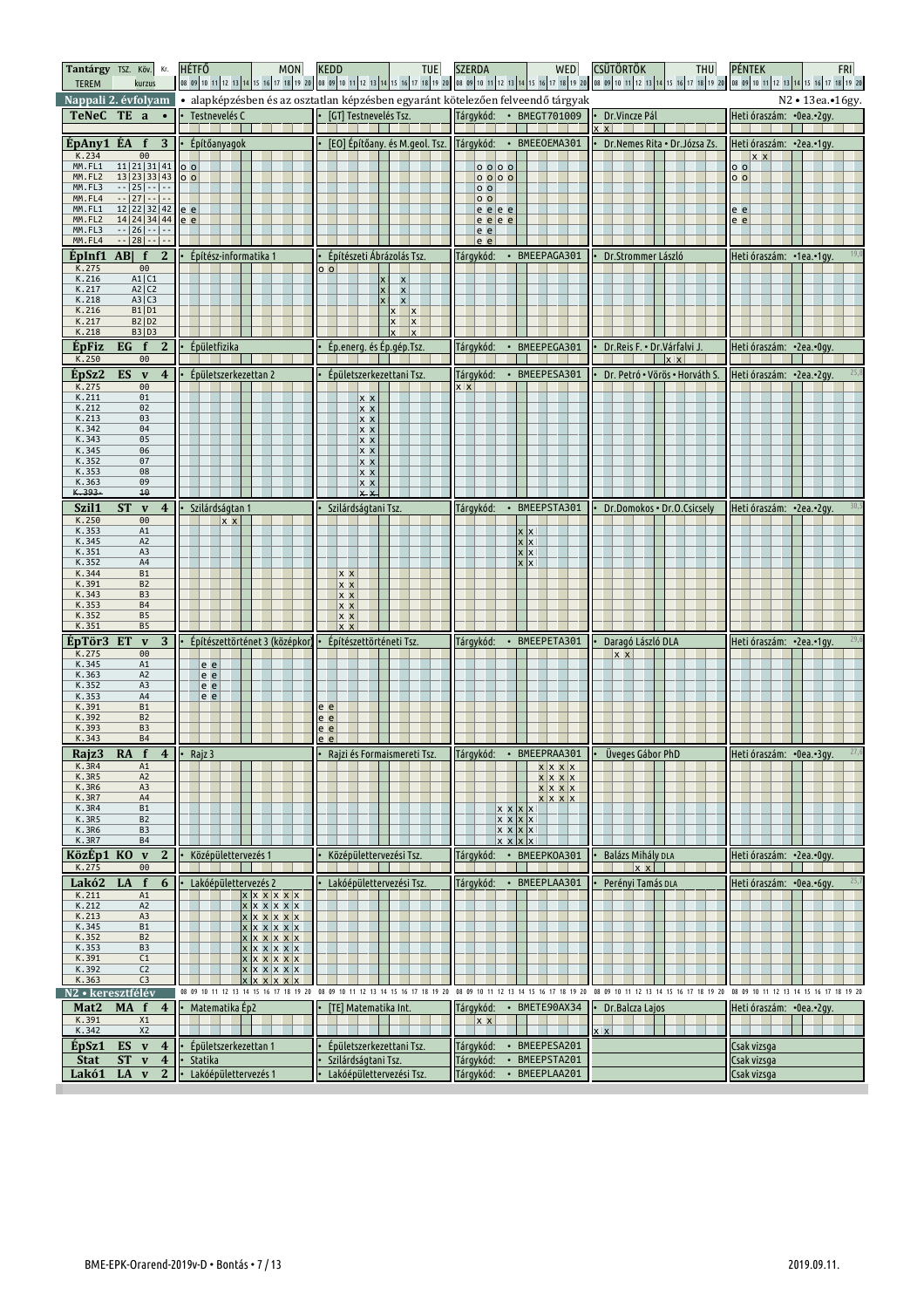| <b>TEREM</b>                  | Tantárgy TSZ. Köv. Kr. HÉTFŐ<br>kurzus    | <b>MON</b>                              | <b>KEDD</b><br>TUE                                                            | WED<br><b>SZERDA</b>                                                            | <b>CSÜTÖRTÖK</b><br>THU                | <b>PÉNTEK</b><br><b>FRI</b><br>08 09 10 11 12 13 14 15 16 17 18 19 20 10 10 11 12 13 14 15 16 17 18 19 20 10 10 11 12 13 14 15 16 17 18 19 20 10 10 11 12 13 14 15 16 17 18 19 20 10 11 12 13 14 15 16 17 18 19 20 |
|-------------------------------|-------------------------------------------|-----------------------------------------|-------------------------------------------------------------------------------|---------------------------------------------------------------------------------|----------------------------------------|--------------------------------------------------------------------------------------------------------------------------------------------------------------------------------------------------------------------|
|                               | Nappali 3. évfolyam                       |                                         |                                                                               | · alapképzésben és az osztatlan képzésben egyaránt kötelezően felveendő tárgyak |                                        | N3 • 15ea.• 15gy.                                                                                                                                                                                                  |
| $ÉDInf3$ ABI $f$              | $\overline{3}$                            | Építész-informatika 3                   | Építészeti Ábrázolás Tsz.                                                     | Tárqykód:<br>· BMEEPAGA501                                                      | Dr.Szoboszlai M. • Csabay B.           | Heti óraszám: •1ea.•2gy.                                                                                                                                                                                           |
| K.275                         | 00                                        |                                         |                                                                               |                                                                                 | 0 <sub>o</sub>                         |                                                                                                                                                                                                                    |
| K.216<br>K.217                | A1 B1 C1 D1<br>A2 B2 C2 D2                | x x x x<br>x x x x                      |                                                                               | x x x x<br>x x x x                                                              |                                        |                                                                                                                                                                                                                    |
| K.218                         | B <sub>3</sub>                            |                                         |                                                                               |                                                                                 |                                        |                                                                                                                                                                                                                    |
| ÉpKiv1                        | $\mathbf{2}$<br>EK<br>f                   | Építéskivitelezés-szervezés 1           | Ép.tech. és Menedzsm. Tsz.                                                    | Tárgykód:<br>BMEEPEKA501                                                        | Greskovics Sándor                      | Heti óraszám: •2ea.•0gy.                                                                                                                                                                                           |
| K.250                         | $\Theta$                                  |                                         |                                                                               |                                                                                 | $x \times$                             |                                                                                                                                                                                                                    |
| EpGép1                        | $\overline{2}$<br>EG<br>$\mathbf f$       | Épületgépészet 1                        | Ép.energ. és Ép.gép.Tsz.                                                      | Tárgykód:<br>• BMEEPEGA501                                                      | Szabó G.• Szikra Cs.                   | Heti óraszám:  •2ea.•0gy.                                                                                                                                                                                          |
| K.275                         | 00                                        | $x \mid$                                |                                                                               |                                                                                 |                                        |                                                                                                                                                                                                                    |
| EpSzSz                        | ES sz<br>$\bullet$                        | Épületszerk. alapszigorlat              | Épületszerkezettani Tsz.                                                      | • BMEEPESA599<br>Tárgykód:                                                      | Dr. Becker Gábor                       | Szigorlat                                                                                                                                                                                                          |
| EpSz4                         | ES<br>$\overline{\mathbf{4}}$<br>f        | Épületszerkezettan 4                    | Épületszerkezettani Tsz.                                                      | Tárgykód:<br>• BMEEPESA501                                                      | Jné Dr.Koronkai · Horváth              | Heti óraszám: • 2ea.• 2gy.                                                                                                                                                                                         |
| K.250<br>K.342                | 00<br>01                                  |                                         | $x \times$                                                                    | $\overline{x}$ $\overline{x}$                                                   |                                        |                                                                                                                                                                                                                    |
| K.343-                        | 02                                        |                                         |                                                                               | $x \times$                                                                      |                                        |                                                                                                                                                                                                                    |
| K.344                         | 03                                        |                                         |                                                                               | x x                                                                             |                                        |                                                                                                                                                                                                                    |
| K.345<br>K.351                | 04<br>05                                  |                                         |                                                                               | <u>x x</u><br>x x                                                               |                                        |                                                                                                                                                                                                                    |
| $K.352 -$                     | 06                                        |                                         |                                                                               | <u>x x</u>                                                                      |                                        |                                                                                                                                                                                                                    |
| $K.353 -$<br>K.391-           | 07<br>08                                  |                                         |                                                                               |                                                                                 |                                        |                                                                                                                                                                                                                    |
| $K.392 -$                     | <del>09</del>                             |                                         |                                                                               | $x \times$<br>X X                                                               |                                        |                                                                                                                                                                                                                    |
| K.393-                        | 10                                        |                                         |                                                                               | $x \times$                                                                      |                                        |                                                                                                                                                                                                                    |
| TartM                         | 6<br><b>ST</b><br>$\mathbf{v}$            | Tartószerk. modellezése                 | Szilárdságtani Tsz.                                                           | Tárgykód:<br>• BMEEPSTA501                                                      | Dr.Sajtos I. • Dr.Pluzsik A.           | Heti óraszám: •4ea.•2gy.                                                                                                                                                                                           |
| K.250                         | 00<br>A1                                  |                                         | x x                                                                           |                                                                                 | <b>x x</b>                             |                                                                                                                                                                                                                    |
| K.211<br>K.212                | A <sub>2</sub>                            |                                         |                                                                               |                                                                                 |                                        | x x<br> x x                                                                                                                                                                                                        |
| K.213                         | A3                                        |                                         |                                                                               |                                                                                 |                                        | x x                                                                                                                                                                                                                |
| K.363<br>K.211                | A4<br><b>B1</b>                           |                                         |                                                                               |                                                                                 |                                        | <u> x x</u>                                                                                                                                                                                                        |
| K.212                         | B <sub>2</sub>                            |                                         |                                                                               |                                                                                 |                                        | <b>XX</b><br><b>x x</b>                                                                                                                                                                                            |
| K.213                         | B <sub>3</sub>                            |                                         |                                                                               |                                                                                 |                                        | x x                                                                                                                                                                                                                |
| K.344                         | <b>B4</b>                                 |                                         |                                                                               |                                                                                 |                                        | <b>Y</b> Y                                                                                                                                                                                                         |
| ÉpTör5<br>K.275               | $\overline{f}$<br>3<br>ET<br>00           | Építészettörténet 5 (XIX.sz.)           | Építészettörténeti Tsz.                                                       | • BMEEPETA501<br>Tárgykód:                                                      | Dr.Gy.Balogh Agnes                     | Heti óraszám: • 2ea.• 1gy.                                                                                                                                                                                         |
| K.342                         | A1                                        |                                         |                                                                               | x x<br>$0$ $0$                                                                  |                                        |                                                                                                                                                                                                                    |
| K.343                         | A2                                        |                                         |                                                                               | o o                                                                             |                                        |                                                                                                                                                                                                                    |
| K.392<br>K.393                | A3<br>A4                                  |                                         |                                                                               | 0 <sub>0</sub><br>0 <sub>0</sub>                                                |                                        |                                                                                                                                                                                                                    |
| K.342                         | <b>B1</b>                                 |                                         |                                                                               | le e                                                                            |                                        |                                                                                                                                                                                                                    |
| K.343<br>K.392                | B <sub>2</sub><br>B <sub>3</sub>          |                                         |                                                                               | le e                                                                            |                                        |                                                                                                                                                                                                                    |
| K.393                         | <b>B4</b>                                 |                                         |                                                                               | <u>le e</u><br>le e                                                             |                                        |                                                                                                                                                                                                                    |
| Rajz <sub>5</sub>             | $\mathbf{2}$<br><b>RA</b><br>$\mathbf{f}$ | Rajz 5                                  | Rajzi és Formaismereti Tsz                                                    | Tárgykód:<br>• BMEEPRAA501                                                      | Répás Ferenc DLA                       | Heti óraszám: •0ea.•2gy.                                                                                                                                                                                           |
| K.3R4                         | A1                                        |                                         | <u>x  </u>                                                                    |                                                                                 |                                        |                                                                                                                                                                                                                    |
| K.3R5<br><b>K.3R6</b>         | A2<br>A3                                  |                                         |                                                                               |                                                                                 |                                        |                                                                                                                                                                                                                    |
| K.3R7                         | A4                                        |                                         |                                                                               |                                                                                 |                                        |                                                                                                                                                                                                                    |
| <b>K.3R4</b>                  | <b>B1</b>                                 |                                         | x x                                                                           |                                                                                 |                                        |                                                                                                                                                                                                                    |
| K.3R5<br>K.3R6                | B <sub>2</sub><br>B <sub>3</sub>          |                                         | x x<br>x x                                                                    |                                                                                 |                                        |                                                                                                                                                                                                                    |
| K.3R7                         | <b>B4</b>                                 |                                         |                                                                               |                                                                                 |                                        |                                                                                                                                                                                                                    |
| TervSz KO sz                  | $\bullet$                                 | Tervezési szigorlat                     | Középülettervezési Tsz.                                                       | • BMEEPKOA599<br>Tárgykód:                                                      | Vannay Miklós DLA                      | Szigorlat                                                                                                                                                                                                          |
| Város1                        | UI<br>2<br>$\mathbf{v}$                   | Városépítészet 1                        | Urbanisztika Tsz.                                                             | Tárgykód:<br>BMEEPUIA501<br>$\bullet$                                           | Dr.Benkő Melinda                       | Heti óraszám: •2ea.•0gy.                                                                                                                                                                                           |
| K.250                         | 00                                        |                                         |                                                                               |                                                                                 | $x \times$                             |                                                                                                                                                                                                                    |
|                               |                                           | MuHe2 IP f 6   Munkahelyek építészete 2 | $\cdot$ Ipari és Mgazd.i Épterv.Tsz.                                          | Tárgykód: • BMEEPIPA501 • Dobai János DLA                                       |                                        | Heti óraszám: • 0ea.• 6gy.                                                                                                                                                                                         |
| K.342                         | A1                                        | x x x x x x                             |                                                                               |                                                                                 |                                        |                                                                                                                                                                                                                    |
| K.343<br>K.393                | A <sub>2</sub><br>A3                      | x x x x x<br>x x x x x x                |                                                                               |                                                                                 |                                        |                                                                                                                                                                                                                    |
| K.364                         | <b>B1</b>                                 | x x x x x x                             |                                                                               |                                                                                 |                                        |                                                                                                                                                                                                                    |
| K.343<br>K.344                | B <sub>2</sub><br>B <sub>3</sub>          |                                         |                                                                               | $x \times x \times x$                                                           |                                        |                                                                                                                                                                                                                    |
| N <sub>3</sub> · keresztfélév |                                           |                                         | 08 09 10 11 12 13 14 15 16 17 18 19 20 08 09 10 11 12 13 14 15 16 17 18 19 20 | 08 09 10 11 12 13 14 15 16 17 18 19 20                                          | 08 09 10 11 12 13 14 15 16 17 18 19 20 | 08 09 10 11 12 13 14 15 16 17 18 19 20                                                                                                                                                                             |
| <b>Szoc</b>                   | $\mathbf{2}$<br>$\mathbf{f}$<br>SZ.       | Szociológia építészeknek                | [GT] Szociol. és Komm. Tsz.                                                   | BMEGT43A044<br>Tárgykód:<br>$\bullet$                                           | Dr.Kocsis János Balázs                 | Heti óraszám: • 2ea.• Ogy.                                                                                                                                                                                         |
| E.202                         | 01                                        |                                         | x                                                                             |                                                                                 | <b>Talling</b>                         |                                                                                                                                                                                                                    |
| SzilSz                        | <b>ST</b><br><b>SZ</b><br>$\bullet$       | Szilárdságtan szigorlat                 | Szilárdságtani Tsz.                                                           | Tárgykód:<br>BMEEPSTA499<br>$\bullet$                                           |                                        | Szigorlat                                                                                                                                                                                                          |
| EpSz3                         | ES<br>$\boldsymbol{4}$<br>$\mathbf v$     | Épületszerkezettan 3                    | Épületszerkezettani Tsz.                                                      | Tárgykód:<br>BMEEPESA401<br>$\bullet$                                           |                                        | Csak vizsga                                                                                                                                                                                                        |
| ÉpTör4 ET                     | 3<br>$\mathbf{v}$                         | Újkori éptört.4                         | Építészettörténeti Tsz.                                                       | Tárgykód:<br>BMEEPETA401<br>$\bullet$                                           |                                        | Csak vizsga                                                                                                                                                                                                        |
| MunHe IP                      | $\mathbf{2}$<br>$\mathbf{v}$              | Munkahelyek építészete 1                | Ipari és Mgazd.i Épterv.Tsz.                                                  | • BMEEPIPA401<br>Tárgykód:                                                      |                                        | Csak vizsga                                                                                                                                                                                                        |
|                               |                                           |                                         |                                                                               |                                                                                 |                                        |                                                                                                                                                                                                                    |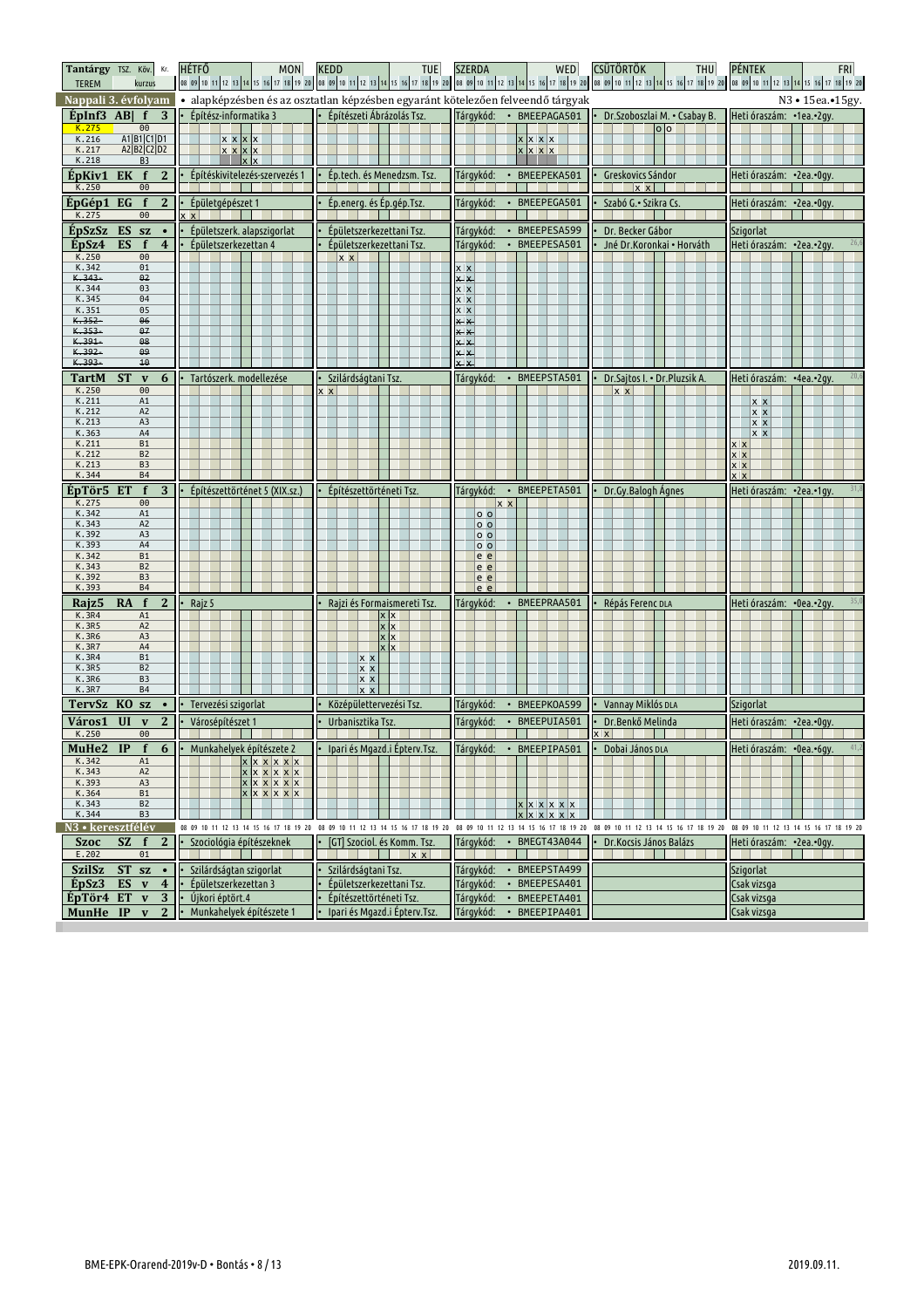| Tantárgy TSZ. Köv. Kr.<br><b>TEREM</b><br>kurzus                    | <b>HÉTFŐ</b><br><b>MON</b>                               | <b>KEDD</b><br>TUE                                                                                                             | WED<br><b>SZERDA</b>                                     | <b>CSÜTÖRTÖK</b><br>THU                        | <b>PÉNTEK</b><br><b>FRI</b>                |
|---------------------------------------------------------------------|----------------------------------------------------------|--------------------------------------------------------------------------------------------------------------------------------|----------------------------------------------------------|------------------------------------------------|--------------------------------------------|
| Nappali 4. évfolyam                                                 |                                                          | · alapképzésben és az osztatlan képzésben egyaránt kötelezően felveendő tárgyak                                                |                                                          |                                                |                                            |
| KGazd2 KG<br>2                                                      | Közgazdaságtan i.                                        | [GT] Közgazdaságtan Tsz.                                                                                                       | Tárgykód:<br>• BMEGT301924                               |                                                | Heti óraszám: • 2ea.• 0qv.                 |
| K.250<br>KGazd2                                                     | $x \times$                                               |                                                                                                                                |                                                          |                                                |                                            |
| ÉTM2<br>EK v<br>$\overline{4}$<br>K.275<br>00                       | ÉTM2 - Beruházás men                                     | Ép.tech. és Menedzsm. Tsz.<br>$x \times$                                                                                       | BMEEPEKK601<br>Tárgykód:                                 | Rostás Zoltán                                  | Heti óraszám: •2ea.•2qy.                   |
| K.211<br>T1                                                         |                                                          |                                                                                                                                | $x \times$                                               |                                                |                                            |
| K.212<br>T <sub>2</sub><br>K.213<br>T <sub>3</sub>                  |                                                          |                                                                                                                                | <u> x x </u><br>$x \times$                               |                                                |                                            |
| K.353<br><b>T4</b>                                                  |                                                          |                                                                                                                                | <u> x x </u>                                             |                                                |                                            |
| K.211<br>K.212<br>S <sub>1</sub><br>S <sub>2</sub>                  |                                                          |                                                                                                                                | x x<br>x x                                               |                                                |                                            |
| K.213<br>53                                                         |                                                          |                                                                                                                                | x x                                                      |                                                |                                            |
| K.393<br>S <sub>4</sub>                                             |                                                          |                                                                                                                                | $x \times$                                               |                                                |                                            |
| N4 • szakirányok                                                    |                                                          | · BSc alapképzésben [B], és/vagy az osztatlan képzés tervező [T], és/vagy műszaki [S] szakirányán kötelezően felveendő tárgyak |                                                          |                                                |                                            |
| $\mathbf{2}$<br>Geod<br>GE<br>f<br><b>K.F27A</b><br>$\Theta$        | [S] Geodézia                                             | [EO] Ált.- és Felsőgeod. Tsz.                                                                                                  | Tárgykód:<br>· BMEEOAFS701                               | Dr.Takács Bence<br>$x \times$                  | Heti óraszám: • 2ea.• Ogy.                 |
| <b>GT</b><br>3<br>TalajM<br>$\mathbf v$                             | [B] Talaimechanika                                       | [EO] Geotechnikai Tsz.                                                                                                         | Tárgykód:<br>• BMEEOGMK701                               | Dr. Móczár Balázs                              | Heti óraszám: • 2ea.• 1gy.                 |
| K.285<br>00                                                         |                                                          |                                                                                                                                | $x \times$                                               |                                                |                                            |
| K.285<br>01                                                         | lo o                                                     |                                                                                                                                |                                                          |                                                |                                            |
| ÉpSz6K ES<br>$\overline{\mathbf{4}}$<br>$\mathbf{v}$<br>K.250<br>00 | [S b] Épületszerkezettan 6K                              | Épületszerkezettani Tsz.                                                                                                       | • BMEEPESK702<br>Tárgykód:<br>$x \times$                 | Dr.Fülöp Zs.•Dr.Dobszay G.                     | Heti óraszám: • 2ea.• 2gy.                 |
| K.391<br>K1                                                         |                                                          |                                                                                                                                |                                                          |                                                | $\frac{x}{x}$ $\frac{x}{x}$                |
| K.342<br>K <sub>2</sub><br>K.343<br>K <sub>3</sub>                  |                                                          |                                                                                                                                |                                                          |                                                | $x \times$                                 |
| K.345<br>K4                                                         |                                                          |                                                                                                                                |                                                          |                                                | $x \times$                                 |
| K.351<br>K5<br>K.352<br>K6                                          |                                                          |                                                                                                                                |                                                          |                                                | $x \times$<br>$x \times$                   |
| K.353<br>K7                                                         |                                                          |                                                                                                                                |                                                          |                                                | $x \times$                                 |
| K.363<br>K8<br>K.397<br>K9                                          |                                                          |                                                                                                                                |                                                          |                                                | $\frac{x}{x}$                              |
| TartóSz ST sz<br>$\bullet$                                          | Tartószerkezet szigorlat                                 | Szilárdságtani Tsz.                                                                                                            | • BMEEPSTT799<br>Tárgykód:                               | Dr.Hegyi Dezső•Ther Tamás                      | Szigorlat                                  |
| AcTartó ST<br>$\mathbf{v}$<br>$\overline{4}$                        | [S B] Acél tartószerkezetek K                            | Szilárdságtani Tsz.                                                                                                            | • BMEEPSTK702<br>Tárgykód:                               | Dr.Hegyi Dezső · Vető Dániel                   | Heti óraszám: · 2ea.· 2gy.                 |
| K.285<br>$\Theta$                                                   |                                                          |                                                                                                                                |                                                          | $x \times$                                     |                                            |
| K.211<br>01<br>K.212<br>02                                          |                                                          | x x<br>$\overline{x}$ $\overline{x}$                                                                                           |                                                          |                                                |                                            |
| K.213<br>03                                                         |                                                          | $x \times$                                                                                                                     |                                                          |                                                |                                            |
| MűvTör ET<br>$\mathbf{v}$<br>$\mathbf{2}$<br>00<br>K.275            | [T] Művészettörténet                                     | Építészettörténeti Tsz.<br>$x \times$                                                                                          | • BMEEPETT721<br>Tárgykód:                               | Szalai András DLA                              | Heti óraszám: • 2ea.• Ogy.                 |
| MaÉpT<br><b>ET</b><br>f<br>$\mathbf{2}$                             | [B] Magyar ép.tört                                       | Építészettörténeti Tsz.                                                                                                        | Tárgykód:<br>BMEEPETB701                                 | Dr. Mezős Tamás                                | Heti óraszám: • 2ea.• Ogy.                 |
| 00<br>K.350                                                         |                                                          | $x \times$                                                                                                                     |                                                          |                                                |                                            |
|                                                                     |                                                          |                                                                                                                                |                                                          |                                                |                                            |
| Rajz7<br>RA<br>f<br>$\mathbf{2}$                                    | [T S] Rajz 7 – Színdinamika                              | Rajzi és Formaismereti Tsz.                                                                                                    | • BMEEPRA0702<br>Tárgykód:                               | Molnár Cs.DLA . Tari G.PhD                     | Heti óraszám: •0ea.•2gy.                   |
| K.3R6<br>01                                                         |                                                          | $x \times$                                                                                                                     |                                                          |                                                |                                            |
| K.3R5<br>02<br>K.3R7<br>03                                          |                                                          | $x \times$<br>$x \times$                                                                                                       |                                                          |                                                |                                            |
| »K.3R6<br>04                                                        |                                                          | lx∶x                                                                                                                           |                                                          |                                                |                                            |
| f<br>3<br>TTerv2 TT                                                 | [T] Tanszéki (belsőép.) terv                             | TTCs [ET IP KO LA RA UI]                                                                                                       | • BMEEP??T701<br>Tárgykód:                               |                                                | Heti óraszám: •0ea.•3gy.                   |
| »K.283<br>ET<br>K.343<br>IP                                         |                                                          |                                                                                                                                |                                                          | x x<br>$x \times x$                            |                                            |
| K.210<br>KO<br>LA                                                   |                                                          |                                                                                                                                |                                                          | x x x                                          |                                            |
| K.342<br><b>K.3R1</b><br><b>RA</b>                                  |                                                          |                                                                                                                                |                                                          | x x x<br>x x x                                 |                                            |
| K.293<br>UI                                                         |                                                          |                                                                                                                                |                                                          | $x \times$                                     |                                            |
| 8<br>TTerv3<br>f<br><b>TT</b><br>»K.283<br>ET                       | [T] Tanszéki terv 3<br>x x x x                           | TTCs [ET IP KO LA RA UI]                                                                                                       | • BMEEP??T711<br>Tárgykód:                               |                                                | Heti óraszám: • 0ea.• 8gy.                 |
| K.343<br>IP                                                         | $x \times x$                                             |                                                                                                                                |                                                          | x x x x<br>x x x x                             |                                            |
| »K.277<br>KO<br>K.342<br>LA                                         | <u>x x x x</u><br>$x \times x$                           |                                                                                                                                |                                                          | <u>x x x x</u><br>$x \times x$                 |                                            |
| »K.3R9<br><b>RA</b><br>UI                                           | x x x x                                                  |                                                                                                                                |                                                          | x x x x<br>x x x x                             |                                            |
| K.213<br><b>TT</b><br>$f \quad 6$<br>KisKx                          | <b>xxxx</b><br>[S] Kiskomplex                            | TTCs · [EK ET IP KO LA UI]                                                                                                     | • BMEEP??S711<br>Tárqykód:                               |                                                | Heti óraszám: • 0ea.• 6gy.                 |
| K.224<br>EK                                                         |                                                          |                                                                                                                                |                                                          | x x x x x                                      |                                            |
| K.283<br>ET<br>K.212<br>IP                                          |                                                          |                                                                                                                                |                                                          | $x \times x \times x$<br>$x \times x \times x$ |                                            |
| H                                                                   |                                                          |                                                                                                                                |                                                          | x x x x                                        |                                            |
| KO<br>»K.293<br>UI                                                  |                                                          |                                                                                                                                |                                                          | x x x x x x<br>$x$ $x$ $x$ $x$ $x$             |                                            |
| <b>BScDp1 TT</b><br>$\mathbf{f}$<br>6                               | [B] BSc diploma 1                                        | TTCs · [EK IP UI]                                                                                                              | Tárgykód:<br>• BMEEP??B722                               |                                                | Heti óraszám: • 0ea.• 6qy.                 |
| »K.224                                                              | <u>vv</u>                                                |                                                                                                                                |                                                          |                                                |                                            |
| N4 · keresztfélév                                                   | 08 09 10 11 12 13 14 15 16 17 18 19 20                   | 08 09 10 11 12 13 14 15 16 17 18 19 20                                                                                         | 08 09 10 11 12 13 14 15 16 17 18 19 20                   | 08 09 10 11 12 13 14 15 16 17 18 19 20         | 08 09 10 11 12 13 14 15 16 17 18 19 20     |
| KGazd1 KG f 2<br>KGazd1<br>K.350                                    | Közgazdaságtan I.                                        | [GT] Közgazdaságtan Tsz.<br>x x                                                                                                | • BMEGT301004<br>Tárgykód:                               | Türei Sándor                                   | Heti óraszám: • 2ea.• Ogy.                 |
| ÉpGép2 EG v<br>2                                                    | Épületgépészet 2                                         | Ép.energ. és Ép.gép.Tsz.                                                                                                       | Tárgykód:<br>· BMEEPEGA601                               | Dr.Kontra . Dr.Magyar                          | Heti óraszám: •2ea.•0gy.                   |
| K.221<br>X <sub>0</sub>                                             |                                                          |                                                                                                                                | $x \times T$                                             |                                                |                                            |
| <b>pEnerg EG</b> v<br>$\overline{4}$                                | [B] Épületenergetika                                     | Épenerg.és Épgép.Tsz.                                                                                                          | BMEEPEGA611<br>Tárgykód:                                 | Dr.Magyar Zoltán                               | Heti óraszám:<br>$\cdot$ 2ea. $\cdot$ 1gy. |
| K.230<br>00<br>K.230<br>01                                          | $x \times$                                               |                                                                                                                                |                                                          |                                                | $x \times$                                 |
| Étör.SZ ET sz                                                       | [T S] Ep.tört. alapszigorlat                             | Építészettörténeti Tsz.                                                                                                        | • BMEEPET0699<br>Tárgykód:                               | Dr.Krähling János                              | További időpontok vizsgaidőszak            |
| K.285<br><b>SZ</b>                                                  |                                                          |                                                                                                                                |                                                          |                                                |                                            |
| Tanszék<br><b>SZ</b>                                                |                                                          | x x                                                                                                                            |                                                          |                                                |                                            |
| EpSz5 ES<br>$v \quad 4$<br>EpKiv2 EK v $2 4 $ .                     | Épületszerkezettan 5<br>[T] [S B] Építéskiv.-szervezés 2 | Épületszerkezettani Tsz.<br>Ép.tech. és Menedzsm. Tsz.                                                                         | Tárgykód:<br>• BMEEPESA601<br>Tárgykód:<br>• BMEEPEKT601 | Tárqykód: • BMEEPEKK601                        | Csak vizsga<br>Csak vizsga                 |
| <b>VBtar</b><br><b>ST</b><br>v <sub>3</sub>                         | [S B] Vasbeton tartók                                    | Szilárdságtani Tsz.                                                                                                            | • BMEEPSTK601<br>Tárgykód:                               |                                                | Csak vizsga                                |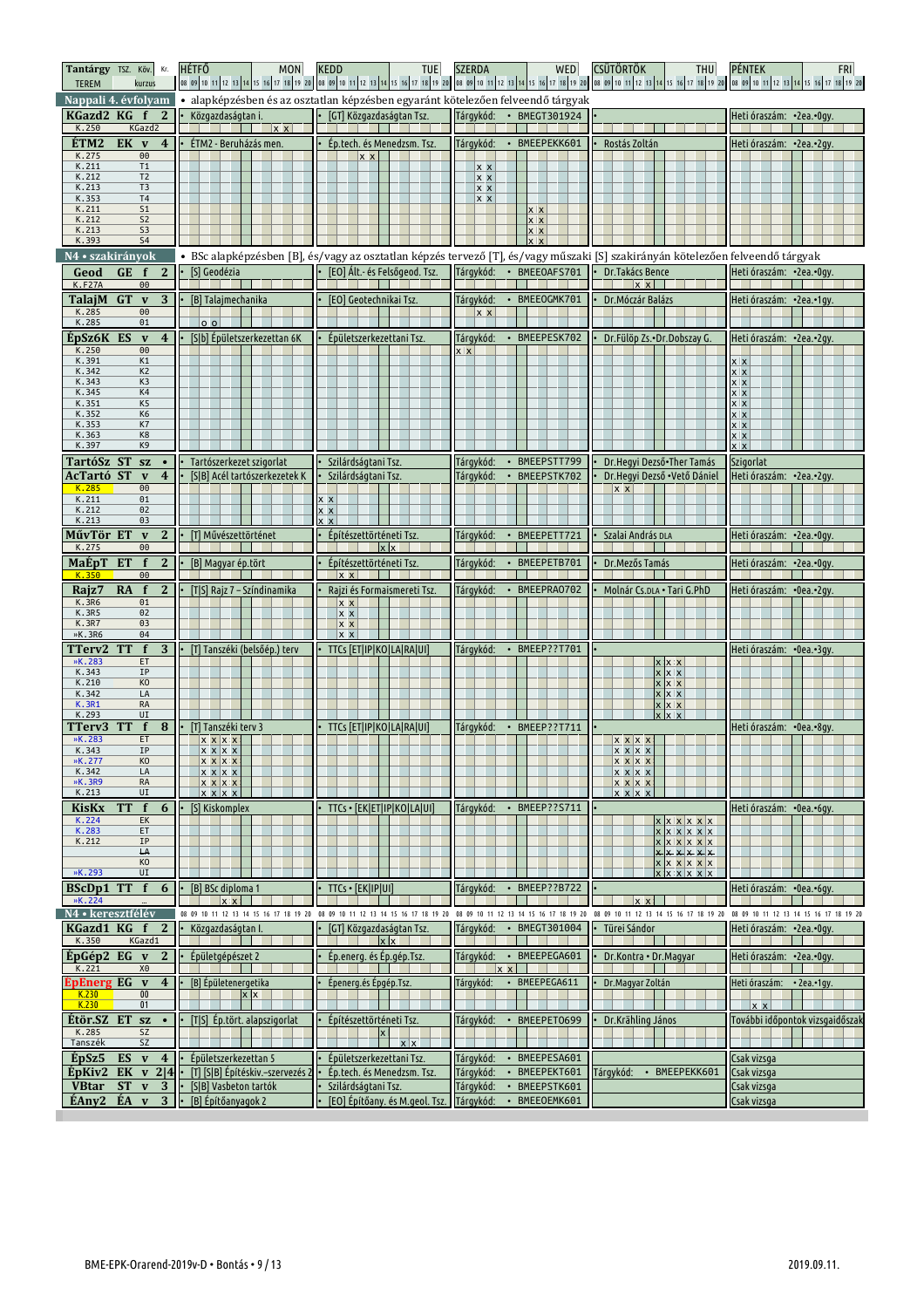| Tantárgy TSZ. Köv. Kr.<br><b>TEREM</b><br>kurzus                                                                       | <b>HÉTFŐ</b><br>MON                                                            | <b>KEDD</b><br><b>TUE</b>                                    | <b>WED</b><br><b>SZERDA</b>                                                                     | <b>CSÜTÖRTÖK</b><br><b>THU</b>                                            | <b>PÉNTEK</b><br>FRI<br>08 09 10 11 12 13 14 15 16 17 18 19 20 08 09 10 11 12 13 14 15 16 17 18 19 20 08 09 10 11 12 13 14 15 16 17 18 20 08 09 10 11 12 13 14 15 16 17 18 19 20 10 11 12 13 14 15 16 17 18 19 20 |
|------------------------------------------------------------------------------------------------------------------------|--------------------------------------------------------------------------------|--------------------------------------------------------------|-------------------------------------------------------------------------------------------------|---------------------------------------------------------------------------|-------------------------------------------------------------------------------------------------------------------------------------------------------------------------------------------------------------------|
| Nappali 5. évfolyam                                                                                                    |                                                                                |                                                              | • az osztatlan képzés tervező [T], és/vagy műszaki [S] szakirányán kötelezően felveendő tárgyak |                                                                           |                                                                                                                                                                                                                   |
| $\mathbf{2}$<br>Eplog<br>EK<br>f<br>K.275<br>00                                                                        | [T S] Építési jog                                                              | Ép.tech. és Menedzsm. Tsz.                                   | Tárgykód:<br>· BMEEPEK0901                                                                      | Klujber Róbert<br>$x \mid x$                                              | Heti óraszám: •2ea.•0gy.                                                                                                                                                                                          |
| 2 <sup>2</sup><br>ÉpTM2<br><b>ET</b><br>$\mathbf f$<br>K.275<br>00                                                     | [T S] Magyar éptört 2<br>$x \times$                                            | Építészettörténeti Tsz.                                      | Tárgykód:<br>· BMEEPET0901                                                                      | Dr.Vukoszávlyev Z. • Dr.Marótz                                            | Heti óraszám: • 2ea.• Ogy.                                                                                                                                                                                        |
| ET<br>$\mathbf{2}$<br><b>TervEl</b><br>$\mathbf v$<br>K.275<br>00                                                      | [T S] Tervezéselmélet                                                          | Építészettörténeti Tsz.                                      | Tárgykód:<br>• BMEEPET0921<br>$x \times$                                                        | Dr. Szalai A. • Pazár B.                                                  | Heti óraszám: • 2ea.• Ogy.                                                                                                                                                                                        |
| TalajM GT<br>3<br>$\mathbf v$                                                                                          | [S] Talaimechanika-alapozás                                                    | [EO] Geotechnikai Tsz.                                       | Tárgykód:<br>• BMEEOGMK701                                                                      | Dr. Móczár Balázs                                                         | Heti óraszám: •2ea.•1gy.                                                                                                                                                                                          |
| »K.285<br>$\Theta$<br>»K.285<br>01                                                                                     | 0 <sub>0</sub>                                                                 |                                                              | $x \times$                                                                                      |                                                                           |                                                                                                                                                                                                                   |
| ÉpAny3 ÉA<br>$\mathbf f$<br>$\mathbf{2}$                                                                               | [S] Építőanyagok 3                                                             | [EO] Építőany. és M.geol. Tsz.                               | Tárgykód:<br>• BMEEOEMS901                                                                      | Dr. Nemes Rita · Dr. Józsa Zsuzs Heti óraszám: · 1ea. · 1gy.              |                                                                                                                                                                                                                   |
| MM.FL2<br>$\Theta$<br>MM.FL1<br>A <sub>1</sub><br>MM.FL2<br>A <sub>2</sub><br>MM.FL3<br>A <sub>3</sub><br>MM.FL4<br>A4 |                                                                                | $\circ$<br>e e<br>e e<br>e e<br>le e                         |                                                                                                 |                                                                           |                                                                                                                                                                                                                   |
| EpKivSz EK sz                                                                                                          | Epítéskivitelezés szigorlat                                                    | Ép.tech. és Menedzsm. Tsz.                                   | Tárgykód:<br>• BMEEPEKS999                                                                      |                                                                           | Szigorlat                                                                                                                                                                                                         |
| $\overline{2}$<br>ÉpKiv5S EK<br>f<br>K.221<br>$\Theta$                                                                 | Építéskivitelezés-szervezés 5                                                  | Ép.tech. és Menedzsm. Tsz.<br>$x \times$                     | Tárgykód:<br>• BMEEPEKS901                                                                      | Dr. Vidovszky I. • Huszár Zs.                                             | Heti óraszám: • 2ea.• Ogy.                                                                                                                                                                                        |
| ÉpSzSz ES sz<br>$\bullet$                                                                                              | Épületszerkezettan szigorlat                                                   | Épületszerkezettani Tsz.                                     | • BMEEPESS999<br>Tárgykód:                                                                      |                                                                           | Szigorlat                                                                                                                                                                                                         |
| ÉpSz8S<br>ES<br>$\overline{4}$<br>f                                                                                    | [S] Epületszerkezettan 8S                                                      | Épületszerkezettani Tsz.                                     | • BMEEPESS901<br>Tárgykód:                                                                      | Dr.Becker Gábor                                                           | Heti óraszám: •2ea.•2gy.                                                                                                                                                                                          |
| K.350<br>00<br>K.342<br>01<br>K.343<br>02<br>K.344<br>03                                                               |                                                                                | x x                                                          | $X$ $X$<br><u> x x</u><br> x x                                                                  |                                                                           |                                                                                                                                                                                                                   |
| K.351<br>04                                                                                                            |                                                                                | Építészettörténeti Tsz.                                      | lx x<br>• BMEEPETT999                                                                           |                                                                           |                                                                                                                                                                                                                   |
| EpTörSz ET<br><b>SZ</b><br>$\overline{2}$<br>Rajz8-9 RA<br>$\mathbf f$                                                 | • [T] Ép.történet szigorlat<br>[T] Rajz 8-9                                    | Rajzi és Formaismereti Tsz.                                  | Tárgykód:<br>Tárgykód:<br>· BMEEPRAQ?0?                                                         | Molnár Csaba DLA                                                          | Szigorlat<br>Heti óraszám: • 0ea.• 2qv.                                                                                                                                                                           |
| <b>K.3R3</b><br>G1                                                                                                     |                                                                                | x x                                                          |                                                                                                 |                                                                           |                                                                                                                                                                                                                   |
| K.3R1<br>J <sub>2</sub><br><b>K.3R7</b><br>I3                                                                          |                                                                                | $x \times$<br>x x                                            |                                                                                                 |                                                                           |                                                                                                                                                                                                                   |
| <b>K.3R4</b><br>S4<br>K.3R5<br>D <sub>5</sub>                                                                          |                                                                                | x x<br>x x                                                   |                                                                                                 |                                                                           |                                                                                                                                                                                                                   |
| <b>K.3R8</b><br><b>B6</b>                                                                                              |                                                                                | $x \times$                                                   |                                                                                                 |                                                                           |                                                                                                                                                                                                                   |
| Kplx2T<br>f<br><b>10</b><br><b>TT</b><br>K.283<br>ET                                                                   | [T] Komplex 2T<br>x x x x x                                                    | TTCs [ET IP KO LA RA UI]                                     | Tárgykód:<br>• BMEEP??T911                                                                      | x x x x x                                                                 | Heti óraszám: • 0ea.• 10gy                                                                                                                                                                                        |
| K.397<br>IP<br>K.277<br>KO<br>K.344<br>LA<br><b>K.3R9</b><br><b>RA</b><br>K.391<br>UI                                  | $x \mid x \mid x \mid x$<br>x x x x x<br>$x \mid x \mid x \mid x$<br>x x x x x |                                                              |                                                                                                 | x x x x x<br>x x x x x<br>$x \times x \times x$<br>x x x x x<br>x x x x x |                                                                                                                                                                                                                   |
| f <sub>10</sub><br>Kplx2S<br><b>TT</b>                                                                                 | x x x x x<br>[S] Komplex 2S                                                    | TTCs [EK ET IP KO LA RA UI]                                  | Tárgykód:<br>• BMEEP??S912                                                                      |                                                                           | Heti óraszám: • 0ea.• 6gy.                                                                                                                                                                                        |
| K.224<br>EK<br>»K.283<br>ET                                                                                            |                                                                                |                                                              |                                                                                                 | x x x x x x<br>x x x x x x                                                |                                                                                                                                                                                                                   |
| »K.397<br>IP<br>»K.277<br>KO                                                                                           |                                                                                |                                                              |                                                                                                 | x x x x x x                                                               |                                                                                                                                                                                                                   |
| »K.344<br>LA                                                                                                           |                                                                                |                                                              |                                                                                                 | x x x x x x<br><b>XXXXXXX</b>                                             |                                                                                                                                                                                                                   |
| »K.391<br>UI<br>N5 · keresztfélév                                                                                      | 08 09 10 11 12 13 14 15 16 17 18 19 20                                         | 08 09 10 11 12 13 14 15 16 17 18 19 20                       | 08 09 10 11 12 13 14 15 16 17 18 19 20                                                          | x x x x x x x<br>08 09 10 11 12 13 14 15 16 17 18 19 20                   | 08 09 10 11 12 13 14 15 16 17 18 19 20                                                                                                                                                                            |
| Kplx1T<br><b>TT</b><br>f $10$                                                                                          | [T] Komplex 1T                                                                 | TTCs [ET IP KO LA UI]                                        | Tárgykód:<br>BMEEP??T811<br>$\bullet$                                                           | Kplx2T tárgy termeiben                                                    | DIBMEEP??T911                                                                                                                                                                                                     |
| »K.283<br>ET<br>»K.397<br>IP                                                                                           | x x x x x<br>$x \times x \times x$                                             |                                                              |                                                                                                 | x x x x x                                                                 |                                                                                                                                                                                                                   |
| »K.277<br>KO<br>»K.344<br>LA                                                                                           |                                                                                |                                                              |                                                                                                 | x x x x x                                                                 |                                                                                                                                                                                                                   |
|                                                                                                                        | x x x x x<br>$x \mid x \mid x \mid x$                                          |                                                              |                                                                                                 | x x x x x<br>x x x x x                                                    |                                                                                                                                                                                                                   |
| »K.3R9<br>RA<br>»K.391<br>UI                                                                                           | x x x x x<br>$x \mid x \mid x \mid x \mid x$                                   |                                                              |                                                                                                 | x x x x x<br>$x \times x \times x$                                        |                                                                                                                                                                                                                   |
| $\mathbf{f}$<br>Kplx1S<br><b>TT</b><br>6                                                                               | [S] Komplex 1S                                                                 | TTCs · [EK ET IP KO LA UI]                                   | Tárgykód:<br>• BMEEP??S812                                                                      | Kplx2S tárgy termeiben                                                    | <b>IBMEEP??S912</b>                                                                                                                                                                                               |
| »K.224<br>EK                                                                                                           |                                                                                |                                                              |                                                                                                 | x x x x x x                                                               |                                                                                                                                                                                                                   |
| »K.283<br>ET<br>»K.397<br>ΙP                                                                                           |                                                                                |                                                              |                                                                                                 | x x x x x x<br>x x x x x x                                                |                                                                                                                                                                                                                   |
| »K.277<br>KO<br>»K.344<br>LA                                                                                           |                                                                                |                                                              |                                                                                                 | x x x x x x                                                               |                                                                                                                                                                                                                   |
| »K.391<br>UI<br>KüTszS ST<br>f<br>$\overline{4}$                                                                       | [S] Különleges tartósz.S                                                       | Szilárdságtani Tsz.                                          | Tárgykód:<br>BMEEPSTS801<br>$\bullet$                                                           | Dr.Hegyi Dezső                                                            | Heti óraszám:<br>$\cdot$ 2ea. $\cdot$ 2gy.                                                                                                                                                                        |
| $\rightarrow$ K.221<br>00                                                                                              |                                                                                |                                                              |                                                                                                 | $x \mid x$                                                                |                                                                                                                                                                                                                   |
| K.391<br>01<br>BScDp2 TT<br>$\mathbf{f}$<br><b>12</b>                                                                  | [B] BSc diploma 2                                                              | TTCs · [EK IP RA UI]                                         | BMEEP??BD01<br>Tárgykód:<br>$\bullet$                                                           | Kplx2T tárgy termeiben                                                    | $\mathbf{x}$<br>IBMEEP??T911                                                                                                                                                                                      |
| ÉAny2 ÉA<br>3<br>$\mathbf v$                                                                                           | [S] Építőanyagok 2                                                             | [EO] Építőany. és M.geol. Tsz.                               | Tárgykód:<br>• BMEEOEMK601                                                                      |                                                                           | Csak vizsga                                                                                                                                                                                                       |
| ÉpKiv4 EK<br>$\mathbf v$<br>$\overline{\mathbf{4}}$                                                                    | [S B] Építéskiv.-szerv. 4                                                      | Ép.tech. és Menedzsm. Tsz.                                   | Tárgykód:<br>· BMEEPEKK801                                                                      |                                                                           | Csak vizsga                                                                                                                                                                                                       |
| ÉpSzSz ES sz<br>$\bullet$<br>ES<br>ÉpSz7<br>$\overline{4}$<br>$\mathbf v$                                              | Épületszerkezettan szigorlat<br>[S B] Épületszerkezettan 7                     | Épületszerkezettani Tsz.<br>Épületszerkezettani Tsz.         | • BMEEPEST899<br>Tárgykód:<br>Tárgykód:<br>BMEEPESK801<br>$\bullet$                             |                                                                           | Csak vizsga<br>Csak vizsga                                                                                                                                                                                        |
| TartóSz ST sz<br>$\bullet$                                                                                             | Tartószerkezetek szigorlat                                                     | Szilárdságtani Tsz.                                          | BMEEPSTS899<br>Tárgykód:<br>$\bullet$                                                           |                                                                           | Szigorlat                                                                                                                                                                                                         |
| Diploma-félév                                                                                                          | 08 09 10 11 12 13 14 15 16 17 18 19 20                                         | 08 09 10 11 12 13 14 15 16 17 18 19 20                       | 08 09 10 11 12 13 14 15 16 17 18 19 20                                                          | 08 09 10 11 12 13 14 15 16 17 18 19 20                                    | 08 09 10 11 12 13 14 15 16 17 18 19 20                                                                                                                                                                            |
| 30<br>Dipl<br><b>DP</b><br>a<br><b>DP</b><br>$\mathbf{a}$<br>30<br>Dipl                                                | <b>Diplomatervezés</b><br><b>Diplomatervezés</b>                               | Terv.Tsz. • [ET IP KO LA RA UI]<br>Terv.Tsz. • [ET IP KO LA] | Tárgykód:<br>BMEEP??TD01<br>$\bullet$<br>Tárgykód:<br>BMEEP??SD01<br>$\bullet$                  |                                                                           |                                                                                                                                                                                                                   |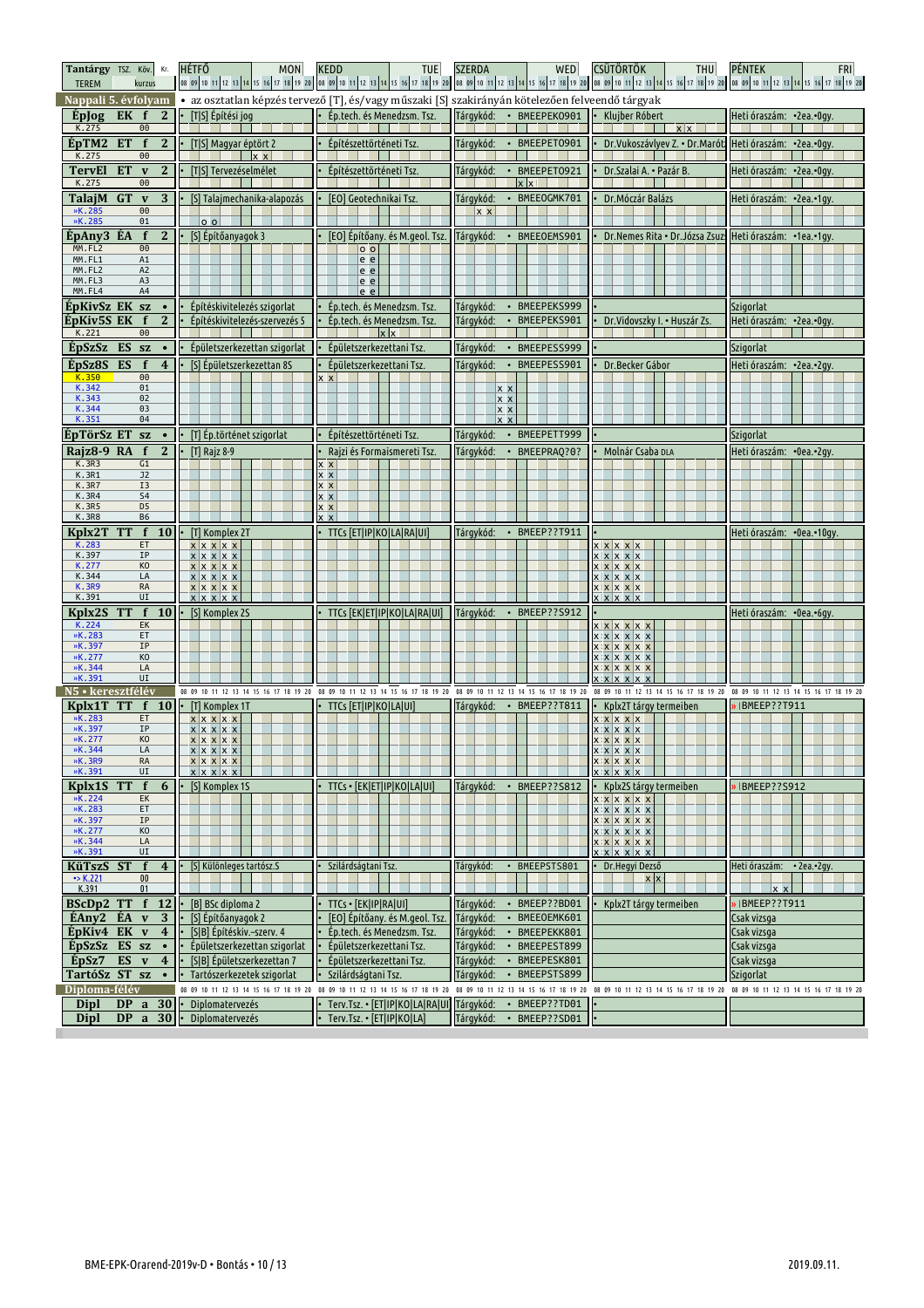| Tantárgy TSZ. Köv. Kr.<br><b>TEREM</b><br>kurzus                                                             | <b>HÉTFŐ</b><br>MON                                      | <b>KEDD</b><br><b>TUE</b>                                                                          | <b>SZERDA</b><br>WED                                               | <b>CSÜTÖRTÖK</b><br>THU<br>08 09 10 11 12 13 14 15 16 17 18 19 20 08 09 10 11 12 13 14 15 16 17 18 19 20 08 09 10 11 12 13 14 15 16 17 18 19 20 08 09 10 11 12 13 14 15 16 17 18 19 20 08 09 10 11 12 13 14 15 16 17 18 19 20 08 09 10 11 12 13 14 15 16 1 | <b>PÉNTEK</b><br><b>FRI</b>                         |
|--------------------------------------------------------------------------------------------------------------|----------------------------------------------------------|----------------------------------------------------------------------------------------------------|--------------------------------------------------------------------|------------------------------------------------------------------------------------------------------------------------------------------------------------------------------------------------------------------------------------------------------------|-----------------------------------------------------|
| Terv/Szerk/Ing<br><b>MSc</b>                                                                                 |                                                          |                                                                                                    |                                                                    |                                                                                                                                                                                                                                                            |                                                     |
| <b>DiplM</b><br>TT f 26<br>Tanszék<br>00                                                                     | Diplomatery MT                                           | Terv.Tsz. • [ET IP KO LA RA]                                                                       | · BMEEP??M4?D<br>Tárgykód:<br>· Megbeszélés szerint ·              |                                                                                                                                                                                                                                                            |                                                     |
| Építész<br><b>MSc</b>                                                                                        | KortET.ea<br>KortET.ea<br>KortET.ea                      | ÉTM2.ea<br>ÉTM2.ea                                                                                 | ETM2.gy                                                            | TervEA.gy<br>TervEA.gy<br>TervEA.gy                                                                                                                                                                                                                        |                                                     |
| 1. évfolvam<br><b>KüTsz</b><br><b>ST</b><br>f<br>4                                                           | Különleges tartósz                                       | · a kötelezően választható tárgyak közül modulonként egyet kell teljesíteni<br>Szilárdságtani Tsz. | Tárgykód:<br>• BMEEPSTM101                                         | Dr.Hegyi Dezső                                                                                                                                                                                                                                             | Heti óraszám: • 2ea.•2qv                            |
| M <sub>0</sub><br>K.221<br>K.342<br>M1                                                                       |                                                          |                                                                                                    |                                                                    | $x \mid x$                                                                                                                                                                                                                                                 |                                                     |
| <b>ST</b><br>Mech<br>$\mathbf{v}$<br>$\overline{\mathbf{4}}$<br>»K.350<br>M <sub>0</sub>                     | Mechanika - végeselem módsz<br><b>x</b> x                | Szilárdságtani Tsz.                                                                                | Tárgykód:<br>• BMEEPSTM1S1                                         | Dr.Sajtos István                                                                                                                                                                                                                                           | Heti óraszám: • 2ea.• 2gy.                          |
| »K.344<br>M1<br>f<br>Rajz8-9 RA<br>$\overline{2}$                                                            | $[T]$ Rajz 8-9                                           | Rajzi és Formaismereti Tsz.                                                                        | $x \times$<br>Tárgykód:<br>· BMEEPRAQ?0?                           | Molnár Csaba DLA                                                                                                                                                                                                                                           | Heti óraszám:  •0ea.•2qv.                           |
| »K.3R3<br>BS<br><b>KötVálMSc AB</b><br>3                                                                     | CAAD alkalm. ism. ABC.                                   | Építészeti Ábrázolás Tsz                                                                           | • BMEEPAGM101<br>Tárgykód:                                         | Dr. Szoboszlai Mihály                                                                                                                                                                                                                                      | Heti óraszám:  •0ea.•2qv.                           |
| K.216<br>46<br>M1<br>KötVálMSc AB<br>3<br>K.216<br>M1<br>36                                                  | $x \times$<br>CAAD és ép. inf. ABC                       | Építészeti Ábrázolás Tsz.<br>$x \mid x$                                                            | Tárgykód:<br>• BMEEPAGM102                                         | Dr.Szoboszlai Mihály                                                                                                                                                                                                                                       | Heti óraszám: • 0ea.• 2gy.                          |
| ÉpSz6K ES<br>$\overline{4}$<br>$\mathbf{v}$<br>»K.250<br>M <sub>0</sub>                                      | [S b] Épületszerkezettan 6K                              | Épületszerkezettani Tsz.                                                                           | • BMEEPESM101<br>Tárgykód:                                         | Dr.Fülöp Zs.•Dr.Dobszay G.                                                                                                                                                                                                                                 | Heti óraszám: • 2ea.• 2gy.                          |
| »K.391<br>M1<br>ÉpSz8S<br>ES<br>f<br>$\overline{4}$                                                          | [S] Épületszerkezettan 8S                                | Epületszerkezettani Tsz                                                                            | $x \times$<br>• BMEEPESM102<br>Tárqykód:                           | Dr.Becker Gábor                                                                                                                                                                                                                                            | x x<br>Heti óraszám: · 2ea.· 2gy.                   |
| »K.350<br>M <sub>0</sub><br>»K.342<br>M1                                                                     |                                                          | <b>x</b> x                                                                                         |                                                                    |                                                                                                                                                                                                                                                            |                                                     |
| <b>BerMen EK</b><br>$\mathbf{v}$<br>$\overline{\mathbf{4}}$<br>»K.275<br>M0                                  | Beruházás-menedzsment ME                                 | Ep.tech. és Menedzsm. Tsz<br>x x                                                                   | · BMEEPEKM101<br>Tárgykód:                                         | Rostás Zoltán                                                                                                                                                                                                                                              | Heti óraszám: • 2ea.•4qy                            |
| K.211<br>M1<br>TervEA<br>IP<br>3<br>$\mathbf{v}$                                                             | Tervezéselmélet alapjai                                  | Ipari és Mgazd.i Épterv.Tsz.                                                                       | $x \times$<br>Tárgykód:<br>BMEEPIPM101                             | Vasáros Zsolt DLA                                                                                                                                                                                                                                          | Heti óraszám: • 0ea.• 3 qv.                         |
| K.393<br>M <sub>0</sub><br>KortET<br><b>ET</b><br>$\mathbf{v}$<br>3                                          | Kortárs építészettörténet ME                             | Epítészettörténeti Tsz.                                                                            | Tárgykód:<br>• BMEEPETM101                                         | $x \times x$<br>Dr. Szalai András                                                                                                                                                                                                                          | Heti óraszám: •0ea.•3qy.                            |
| K.221<br>M <sub>0</sub><br>TTerv3<br><b>TT</b><br>f<br>8                                                     | $x \times x$<br>[T] Tanszéki terv 3                      | <b>TTCs [ET IP KO LA RA UI]</b>                                                                    | Tárgykód:<br>• BMEEP??M111                                         |                                                                                                                                                                                                                                                            | Heti óraszám: •0ea.•8gy.                            |
| ET-UI<br>$\mathbf{w}_{\text{in}}$<br>2. évfolvam                                                             | $x \times x$                                             | · a kötelezően választható tárgyak közül modulonként egyet kell teljesíteni                        |                                                                    | <b>XXXX</b>                                                                                                                                                                                                                                                |                                                     |
| Kpx2M<br><b>TT</b><br>f<br><b>10</b><br>»Kplx2<br>??                                                         | Komplex 2M<br>$x \times x \times x$                      | TTCs [ET IP KO LA RA UI]                                                                           | Tárgykód:<br>• BMEEP??M2KX                                         | x x x x x                                                                                                                                                                                                                                                  | Heti óraszám: • 0ea.•10gy.                          |
| <b>ET</b><br>$\overline{2}$<br>Műeml<br>$\mathbf{v}$<br>K.392<br>01                                          | Műemlékvédelem TM                                        | Építészettörténeti Tsz.<br>$x \times$                                                              | Tárgykód:<br>BMEEPETM2T1                                           | Dr. Mezős Tamás                                                                                                                                                                                                                                            | Heti óraszám: •2ea.•0qv.                            |
| f<br>Geod<br><b>GE</b><br>2<br>»K.F27A<br>00                                                                 | [IIÉ]<br>Geodézia                                        | [EO] Alt.- és Felsőgeod. Tsz.                                                                      | Tárgykód:<br>• BMEEOAFM201                                         | Dr.Takács Bence<br>$x \times$                                                                                                                                                                                                                              | Heti óraszám: •2ea.•0qv.                            |
| ÉpAny3 EA<br>f<br>2<br>$\rightarrow$ MM.FL2<br>00<br>$\rightarrow$ MM.FL1<br>01                              | Építőanvagok 3<br>TILÉ1                                  | [EO] Építőany. és M.qeol. Tsz.<br> 0 <br>e e                                                       | Tárgykód:<br>BMEEOEMM201                                           | Dr. Nemes Rita · Dr. Józsa Zsuzs Heti óraszám:                                                                                                                                                                                                             | $\cdot$ 2ea. $\cdot$ 2gy.                           |
| <b>TalMech GT</b><br>3<br>$\rightarrow$ »K.285<br>00                                                         | Talajmechanika-alapozás<br>$\circ$ $\circ$               | [EO] Geotechnikai Tsz.                                                                             | Tárgykód:<br>• BMEEOGMM201                                         | Dr. Móczár Balázs                                                                                                                                                                                                                                          | Heti óraszám:<br>$\cdot$ 2ea. $\cdot$ 2gy.          |
| $\rightarrow$ »K.285<br>01<br>Kpx2KI<br>EK<br>f<br>$\mathbf{2}$                                              | • Komplex kieg, ing, ism2.                               | [I] . Ép.tech. és Menedzsm. Tsz.                                                                   | $x \times$<br>Tárqykód:<br>• BMEEPEKM1I3                           | • König Tamás DLA                                                                                                                                                                                                                                          | Heti óraszám: • 0ea.•0qy                            |
| K.224<br>01                                                                                                  | IngSzI2 EK v 4 · Ingatlan szakmai ism.2.                 | [I] · Ép.tech. és Menedzsm. Tsz.                                                                   | · Megbeszélés szerint ·<br>Tárgykód: • BMEEPEKM2I2 • Hajnal István |                                                                                                                                                                                                                                                            | Heti óraszám: · 2ea.·1gy.                           |
| »K.285<br>00<br>»K.285<br>01                                                                                 |                                                          | $X$ $X$<br>$\mathbf{x}$                                                                            |                                                                    |                                                                                                                                                                                                                                                            |                                                     |
| IngFeilR EK v<br>2<br>$\Theta$<br>»K.285                                                                     | Ingatlanfejlesztés rekonstru[1]                          | Ép.tech. és Menedzsm. Tsz.                                                                         | Tárgykód:<br>BMEEPEKM2I1                                           | Wagner Péter DLA<br>$\mathbf{x}$                                                                                                                                                                                                                           | Heti óraszám: •2ea.•0gv.                            |
| $\mathbf{2}$<br>$\mathbf f$<br>Mat <sub>3</sub><br>TT.<br>»K.211<br>AB                                       | m<br>Matematika EP3                                      | Sztochasztikai Tsz.                                                                                | Tárgykód:<br>• BMETE95AX21<br>x x                                  | Kói Tamás                                                                                                                                                                                                                                                  | Heti óraszám: • 2ea.•0gy                            |
| ES<br>f<br>$\overline{4}$<br><b>EpRek</b><br>$\rightarrow$ K.221<br>00                                       | m<br>Épületek épületszerk. rek.                          | Épületszerkezettani Tsz.                                                                           | Tárgykód:<br>• BMEEPESM1I1<br>$x \times$                           | Dr. Kakasy László                                                                                                                                                                                                                                          | Heti óraszám: • 2ea.•2gy.                           |
| $\rightarrow$ K.221<br>01<br>ÉpKiv5S EK f<br>$\mathbf{2}$<br>»K.221<br>00                                    | Építéskiy.-szervezés 5<br>m                              | Ép.tech. és Menedzsm. Tsz.<br>$x$ $x$                                                              | <u>• megbeszélés szerint •</u><br>Tárgykód:<br>· BMEEPEKS901       | Dr. Vidovszky I. • Huszár Zs.                                                                                                                                                                                                                              | Heti óraszám: #                                     |
| TanGyak2 EP<br>f<br>6<br>Tanszék<br>01                                                                       | [É]<br>Tanszéki Gyakorlat 2<br>$\mathbf{x}$ $\mathbf{x}$ | Terv.Tsz. • [ET IP KO LA RA UI]                                                                    | BMEEP??M2TG<br>Tárqykód:                                           | $x \times x$                                                                                                                                                                                                                                               | Heti óraszám: • 0ea.•6qy.                           |
| BelsőT KO<br>2<br>01                                                                                         | [É]<br>Belső terek építészete                            | Középülettervezési Tsz.                                                                            | Tárgykód:<br>BMEEPK00905                                           | Major György DLA<br>$x \mid x$                                                                                                                                                                                                                             | Heti óraszám: •2ea.•0gy.<br>×.                      |
| ÉSzSzT<br><b>ES</b><br>$\overline{2}$<br>$\cdot$ > K.350<br>$00\,$                                           | [s]<br>Ép.szerk. Szakirodalmi T                          | Épületszerkezettani Tsz.<br>x                                                                      | Tárgykód:<br>BMEEPES0990                                           | Dr.Dobszay Gergely                                                                                                                                                                                                                                         | Heti óraszám:<br>$\cdot$ 1ea. $\cdot$ 1gy.          |
| $\bullet$ K.350<br>01<br>TanGyak2 EP<br>$\mathbf{f}$<br>6                                                    | · Tanszéki Gyakorlat 2<br>[s]                            | $\mathbf{x}$<br>Épületszerkezettani Tsz.                                                           | Tárqykód:<br>• BMEEPESM3TG                                         | Pataky Rita                                                                                                                                                                                                                                                | Heti óraszám:<br>$\cdot$ 0ea. $\cdot$ 6gy.          |
| Tanszék<br><b>VbKons ST</b><br>f<br>2                                                                        | $x \mid x \mid x$<br>Vasbeton szerk. konstruálásT]       | Szilárdságtani Tsz.                                                                                | Tárgykód:<br>$\equiv$ BMEEPST0655                                  | $x \,   \, x \,   \, x$<br>Pintér Imre                                                                                                                                                                                                                     | Heti óraszám: • 2ea.• Ogy.                          |
| »K.350<br>01<br><b>FaKons ST</b><br>$\mathbf f$<br>$\mathbf{2}$                                              | Fa tartószerk, konstruálása [T]                          | Szilárdságtani Tsz.                                                                                | Tárgykód:<br>$\equiv$ BMEEPST0645                                  | x x <br>Dr. Armuth Miklós                                                                                                                                                                                                                                  | Heti óraszám: •2ea.•0qv.                            |
| »K.350<br>00<br>TartóRek ST<br>f<br>$\overline{4}$                                                           | Épületek tartósz. rekonstr.<br>Ш                         | Szilárdságtani Tsz.                                                                                | Tárqykód:<br>• BMEEPSTM2S3                                         | $\mathbf{x}$<br>Dr.Dulácska E. • Dr.Armuth M.                                                                                                                                                                                                              | Heti óraszám: • 2ea.• 2gy.                          |
| »K.391<br>$\Theta$<br>K.391<br>01                                                                            |                                                          |                                                                                                    |                                                                    | <b>XX</b><br>$x \times$                                                                                                                                                                                                                                    |                                                     |
| AcélT<br><b>ST</b><br>f<br>$\overline{\mathbf{4}}$<br>$\bullet$ K.285<br>$00\,$<br>$\rightarrow$ K.211<br>01 | Acél tartószerkezetek M                                  | Szilárdságtani Tsz.<br>$\vert x \vert$                                                             | Tárqykód:<br>BMEEPSTM301                                           | Dr.Hegyi Dezső · Vető Dániel<br>$x \times$                                                                                                                                                                                                                 | Heti óraszám:<br>$\cdot$ 2ea. $\cdot$ 2gy.          |
| <b>ST</b><br>KüTsz<br>f<br>$\overline{4}$<br>M <sub>0</sub><br>»K.221                                        | Különleges tartósz.<br>ſΤl                               | Szilárdságtani Tsz.                                                                                | • BMEEPSTM101<br>Tárgykód:                                         | Dr.Hegyi Dezső<br><b>x x</b>                                                                                                                                                                                                                               | Heti óraszám: • 2ea.•2gy.                           |
| »K.212<br>M1<br><b>ST</b><br>$\boldsymbol{4}$<br>Mech<br>$\mathbf{v}$                                        | Mechanika - végeselem módT]                              | Szilárdságtani Tsz.                                                                                | • BMEEPSTM1S1<br>Tárgykód:                                         | Dr.Sajtos István                                                                                                                                                                                                                                           | $\mathsf{x} \mathsf{x}$<br>Heti óraszám: •2ea.•2gy. |
| »K.350<br>M <sub>0</sub><br>»K.344<br>M1                                                                     | <b>x x</b>                                               |                                                                                                    | $x \times$                                                         |                                                                                                                                                                                                                                                            |                                                     |
| KötVálMSc<br>$\bullet$                                                                                       | • [MSc] Kötelezően választható                           | · A választható tárgyak között                                                                     | Tárqykód: · BMEEP                                                  |                                                                                                                                                                                                                                                            | (külön színnel jelölve)                             |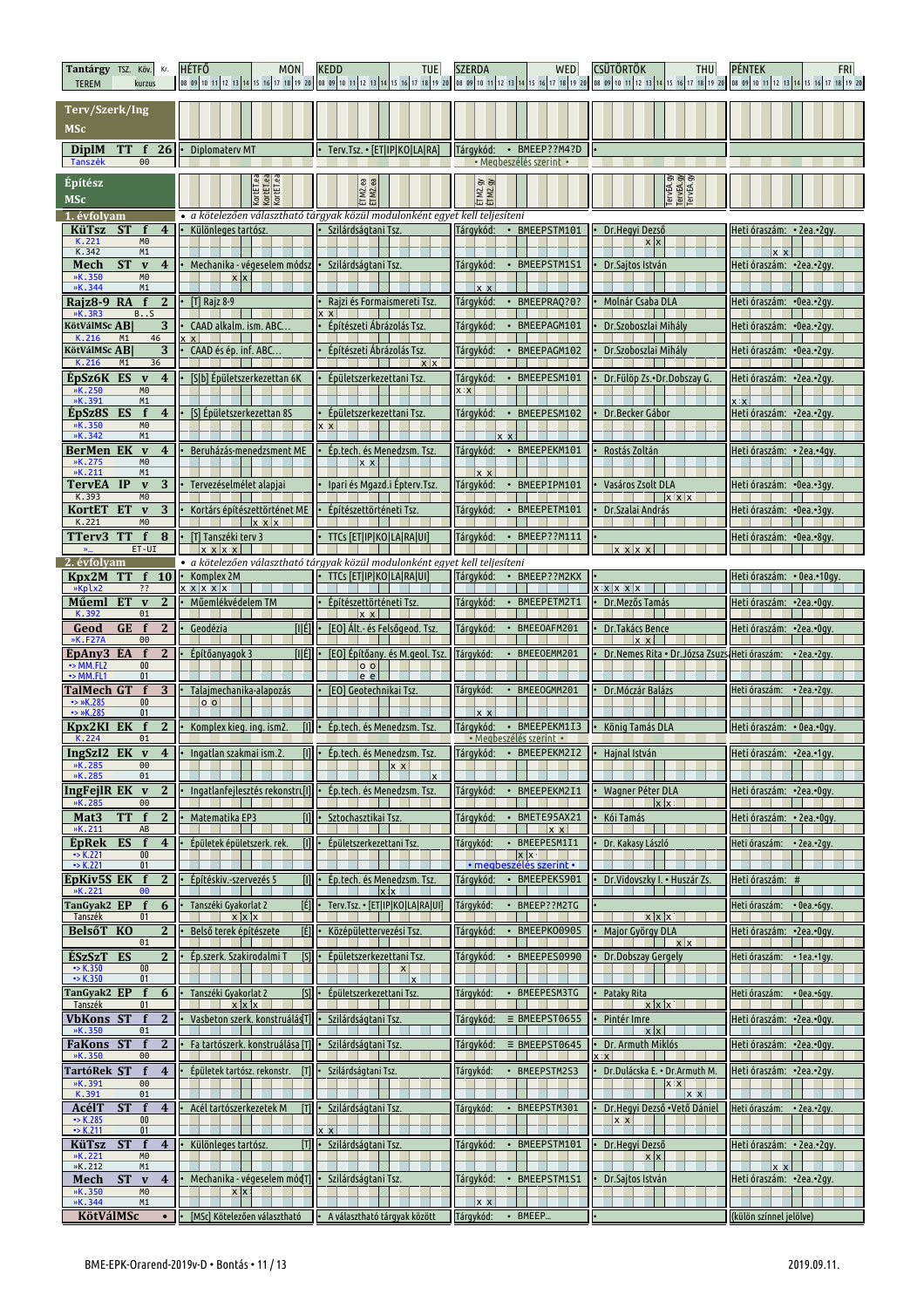| Tantárgy TSZ. Köv. Kr.<br><b>TEREM</b><br>kurzus                      | <b>HÉTFŐ</b><br>MON                                                                      | <b>KEDD</b><br>TUE                                   | <b>SZERDA</b><br>WED                                                             | <b>CSÜTÖRTÖK</b><br><b>THU</b> | PÉNTEK<br><b>FRI</b><br>08 09 10 11 12 13 14 15 16 17 18 19 20 08 09 10 11 12 13 14 15 16 17 18 19 20 08 09 10 11 12 13 14 15 16 17 18 19 20 08 09 10 11 12 13 14 15 16 17 18 19 20 08 09 10 11 12 13 14 15 16 17 18 19 20 |
|-----------------------------------------------------------------------|------------------------------------------------------------------------------------------|------------------------------------------------------|----------------------------------------------------------------------------------|--------------------------------|----------------------------------------------------------------------------------------------------------------------------------------------------------------------------------------------------------------------------|
| Építőművészeti<br>Doktori Iskola                                      |                                                                                          |                                                      | KutMód3<br>KutMód3<br>· KörPsz<br>· KörPsz<br>· KörPsz<br>· TemÉpKu<br>· TemÉpKu |                                |                                                                                                                                                                                                                            |
| <b>KörPsz</b><br><b>DLA</b>                                           | Környezetpszichológia                                                                    |                                                      | • BMEEPDLD0KP<br>Tárgykód:                                                       | Dr. Dúll Andrea Magdolna       |                                                                                                                                                                                                                            |
| K.210<br>01<br>KutMód3<br><b>DLA</b>                                  | Kutatásmódszertan 3                                                                      |                                                      | $x \times x$<br>Tárgykód:<br>• BMEEPDLD3KM                                       | Szabó Levente DLA              |                                                                                                                                                                                                                            |
| K.210<br>01<br><b>DLA</b><br>FemÉpKu3                                 | Tematikus építészeti kutatás 3                                                           |                                                      | $x \times$<br>Tárgykód:<br>• BMEEPDLD3TK                                         | <b>Balázs Mihály DLA</b>       |                                                                                                                                                                                                                            |
| K.210<br>01                                                           |                                                                                          |                                                      | $x \mid x$                                                                       |                                |                                                                                                                                                                                                                            |
|                                                                       |                                                                                          |                                                      |                                                                                  |                                |                                                                                                                                                                                                                            |
| Választható tárgyak<br>3<br>KötVálMSc AB                              | • szabadon választható tárgyak<br>[T]                                                    | Építészeti Ábrázolás Tsz.                            | Tárqykód: · BMEEPAG02                                                            |                                |                                                                                                                                                                                                                            |
| K.216<br>AC1 43<br>C                                                  | CAAD alkalm. ism. ABC                                                                    |                                                      | <u> x x</u>                                                                      | Dr. Szoboszlai Mihály          | Heti óraszám: •0ea.•2gy.                                                                                                                                                                                                   |
| K.217<br>RA1<br>46<br>F.<br>K.217<br>GS1<br>47<br>G                   | $x \times$<br>$x \mid x$                                                                 |                                                      |                                                                                  |                                |                                                                                                                                                                                                                            |
| K.217<br>GS2<br>47<br>G<br>$\overline{\mathsf{G}}$<br>GS3 47<br>K.218 |                                                                                          |                                                      | $x \times$                                                                       |                                | $X$ $X$                                                                                                                                                                                                                    |
| K.217<br>GS5<br>47<br>G.<br>3<br>KötVálMSc AB                         | CAAD és ép. inf. ABC<br>m                                                                | Építészeti Ábrázolás Tsz.                            | Tárgykód:<br>BMEEPAG02.<br>$\bullet$                                             | Dr. Szoboszlai Mihály          | $x - x$<br>Heti óraszám: • 0ea.• 2gy.                                                                                                                                                                                      |
| K.217<br>EK1 31<br>A                                                  |                                                                                          |                                                      |                                                                                  | $x \mid x$                     |                                                                                                                                                                                                                            |
| K.216<br>CG1 33<br>C<br>K.216<br>34<br>GL1<br>Ð                       | $x \mid x$                                                                               |                                                      |                                                                                  |                                |                                                                                                                                                                                                                            |
| K.216<br>SM1 35<br>E<br>K.217<br>AH1 36                               |                                                                                          | x x                                                  |                                                                                  | x x                            |                                                                                                                                                                                                                            |
| K.218<br>AH <sub>2</sub><br>36<br>K.218<br>AH3<br>36                  |                                                                                          | x x                                                  | x x                                                                              |                                |                                                                                                                                                                                                                            |
| K.216<br>DK1<br>37<br>C.                                              |                                                                                          |                                                      |                                                                                  |                                |                                                                                                                                                                                                                            |
| VálTgy<br>EG<br>$\overline{2}$<br>K.230<br>01                         | Megújuló energiaforrások<br>$x \times$                                                   | Ép.energ. és Ép.gép.Tsz.                             | BMEEPEGAE71<br>Tárgykód:<br>$\bullet$                                            | Viczai János                   | Heti óraszám: • 2ea.• Ogy.                                                                                                                                                                                                 |
| KötVálMSc EG<br>$\mathbf{2}$<br>K.391<br>01                           | A szoláris épületek szerkeze[T]                                                          | Ép.energ. és Ép.gép.Tsz.                             | BMEEPEG0619<br>Tárgykód:                                                         | Szikra Csaba                   | Heti óraszám: · 2ea.· 0gy.                                                                                                                                                                                                 |
| KötVálMSc EK v<br>$\overline{2}$<br>K.285<br>01                       | · Ingatlanértékelés                                                                      | Ép.tech. és Menedzsm. Tsz.<br>$x \times$             | · BMEEPEK0640<br>Tárgykód:                                                       | Dr.Hajnal István               | Heti óraszám: • 2ea.• 0qv.                                                                                                                                                                                                 |
| KötVálMSc EK v<br>$\mathbf{2}$<br>K.285<br>01                         | Ingatlanfejlesztés                                                                       | Ép.tech. és Menedzsm. Tsz.<br> x x                   | Tárgykód:<br>· BMEEPEK0626                                                       | Dr.Hajnal István               | Heti óraszám: •2ea.•0gy.                                                                                                                                                                                                   |
| VálTgy EK<br>$\mathbf{f}$<br>$\mathbf{2}$                             | Építészeti programalkotás                                                                | Ép.tech. és Menedzsm. Tsz.                           | Tárgykód:<br>• BMEEPEK0627                                                       | Rostás Zoltán                  | Heti óraszám: • 0ea.• 2gy.                                                                                                                                                                                                 |
| K.224<br>01<br>VálTgy EK f<br>$\mathbf{2}$                            | Mérnöki gazd.szám.                                                                       | Ép.tech. és Menedzsm. Tsz.                           | • megbeszélés szerint •<br>Tárgykód:<br>· BMEEPEK0628                            | Dr.Mályusz Levente             | Heti óraszám: •0ea.•2gy.                                                                                                                                                                                                   |
| K.392<br>01<br>KötVálMSc EK<br>$\mathbf f$<br>$\mathbf{2}$            | Ép.rekonstr. és menedzs.<br>m                                                            | $\mathbf{K}$<br>Ép.tech. és Menedzsm. Tsz.           | Tárgykód:<br>• BMEEPEK0634                                                       | Wagner Péter DLA               | Heti óraszám: • 2ea.• Ogy.                                                                                                                                                                                                 |
| K.285<br>01                                                           |                                                                                          |                                                      |                                                                                  | $x \times$                     |                                                                                                                                                                                                                            |
| VálTgy EK<br>$\mathbf{2}$<br>K.224<br>00<br>K.224<br>01               | Ép.projektek költségterv.                                                                | Ép.tech. és Menedzsm. Tsz.<br>0 <sub>o</sub><br>le e | Tárgykód:<br>• BMEEPEK0645                                                       | Klujber Róbert                 | Heti óraszám: #                                                                                                                                                                                                            |
| kötVálMSc EK<br>$\mathbf f$<br>$\overline{4}$                         | <b>BIM-CM</b>                                                                            | Ép.tech. és Menedzsm. Tsz.                           | Tárgykód:<br>• BMEEPEK0650                                                       | Dr.Vattai Zoltán               | Heti óraszám: #                                                                                                                                                                                                            |
| K.224<br>00<br>K.224<br>01                                            | x x                                                                                      |                                                      |                                                                                  |                                |                                                                                                                                                                                                                            |
| KötVálMSc ES<br>$\mathbf{2}$<br>K.221<br>01                           | Szerkezetrekonstrukció 1.                                                                | Épületszerkezettani Tsz.                             | Tárqykód:<br>· BMEEPES0606<br>$x \times$                                         | Laczkovics János               | Heti óraszám: • 2ea.• Ogy.                                                                                                                                                                                                 |
| KötVálMSc ES<br>K.392<br>01                                           | 2 · Körny.barát ép.szerkezetei 1. · Épületszerkezettani Tsz.<br><b>Contract Contract</b> |                                                      | · BMEEPES0608 · Dr.Lányi Erzsébet<br>Tárgykód:                                   |                                | Heti óraszám: •2ea.•0gy.                                                                                                                                                                                                   |
| KötVálMSc ES<br>$\mathbf{2}$<br>01                                    | Középületek akusztikai tervez                                                            | Épületszerkezettani Tsz.                             | $x \times$<br>Tárgykód:<br>BMEEPES0614                                           | Mesterházy Beáta               | Heti óraszám: • 2ea.• Ogy.                                                                                                                                                                                                 |
| K.397<br>KötVálMSc ES<br>2                                            | Faszerkezetű építés                                                                      | Épületszerkezettani Tsz.                             | BMEEPES0616<br>Tárgykód:<br>$\bullet$                                            | $x \times$<br>Horváth Sándor   | Heti óraszám: #                                                                                                                                                                                                            |
| K.351<br>01<br>KötVálMSc ES<br>$\mathbf{2}$                           | Épszerk Műhely                                                                           | $\mathbf{x}$<br>Épületszerkezettani Tsz.             | Tárgykód:<br>BMEEPES0620<br>$\bullet$                                            | Dr.Dobszay Gergely             | Heti óraszám: #                                                                                                                                                                                                            |
| Tanszék<br>$\Theta$<br>Tanszék<br>01                                  |                                                                                          |                                                      | $\mathsf{x}$                                                                     |                                |                                                                                                                                                                                                                            |
| KötVálMSc ES<br>$\mathbf{2}$                                          | Építészeti alkotások épületsze                                                           | Épületszerkezettani Tsz.                             | Tárqykód:<br>BMEEPES0625<br>$\bullet$                                            | Dr.Dobszay Gergely             | Heti óraszám: #                                                                                                                                                                                                            |
| Tanszék<br>$\Theta$<br>Tanszék<br>01                                  |                                                                                          |                                                      |                                                                                  |                                | $\mathbf{x}$<br>$\mathbf{x}$                                                                                                                                                                                               |
| KötVálMSc ES<br>2                                                     | Épületek tűzvédelme                                                                      | Épületszerkezettani Tsz.                             | Tárgykód:<br>• BMEEPES0640                                                       | Dr. Takács Lajos               | Heti óraszám:  •4ea.•0gy.                                                                                                                                                                                                  |
| K.350<br>01<br>KötVálMSc ES<br>$\mathbf{2}$                           | Üvegszerkezetek                                                                          | Épületszerkezettani Tsz.                             | $\mathbf{x}$<br>Tárgykód:<br>BMEEPES0642                                         | Dr.Becker Gábor                | Heti óraszám: • 2ea.• Ogy.                                                                                                                                                                                                 |
| K.221<br>01                                                           |                                                                                          |                                                      |                                                                                  | $\mathbf{x}$                   |                                                                                                                                                                                                                            |
| KötVálMSc ES<br>$\mathbf{2}$<br>K.353<br>00                           | Ep.szerkezetek transzportf. I.                                                           | Épületszerkezettani Tsz.                             | Tárgykód:<br>BMEEPES0650                                                         | Dr.Dobszay G. • Dr. Bakonyi    | Heti óraszám: #<br>x                                                                                                                                                                                                       |
| K.353<br>01<br>ES<br>$\mathbf{2}$<br><b>VálTgy</b>                    | Ép.szerkezettani Szakirodalmi                                                            | Épületszerkezettani Tsz.                             | Tárgykód:<br>BMEEPES0990                                                         | Dr.Dobszay Gergely             | $\mathbf{x}$<br>Heti óraszám: •2ea.•0gy.                                                                                                                                                                                   |
| Tanszék<br>$\Theta$<br>Tanszék<br>01                                  |                                                                                          |                                                      |                                                                                  |                                | X<br>$\boldsymbol{\mathsf{x}}$                                                                                                                                                                                             |
| ES<br><b>VálTgy</b><br>$\mathbf{2}$                                   | Ép.szerk. 2. Tehetséggondozó                                                             | Épületszerkezettani Tsz.                             | Tárgykód:<br>BMEEPES0302                                                         | Dr. Takács Lajos               | Heti óraszám: #                                                                                                                                                                                                            |
| K.350<br>$\Theta$<br>K.350<br>01                                      |                                                                                          |                                                      |                                                                                  |                                |                                                                                                                                                                                                                            |
|                                                                       |                                                                                          |                                                      |                                                                                  |                                |                                                                                                                                                                                                                            |